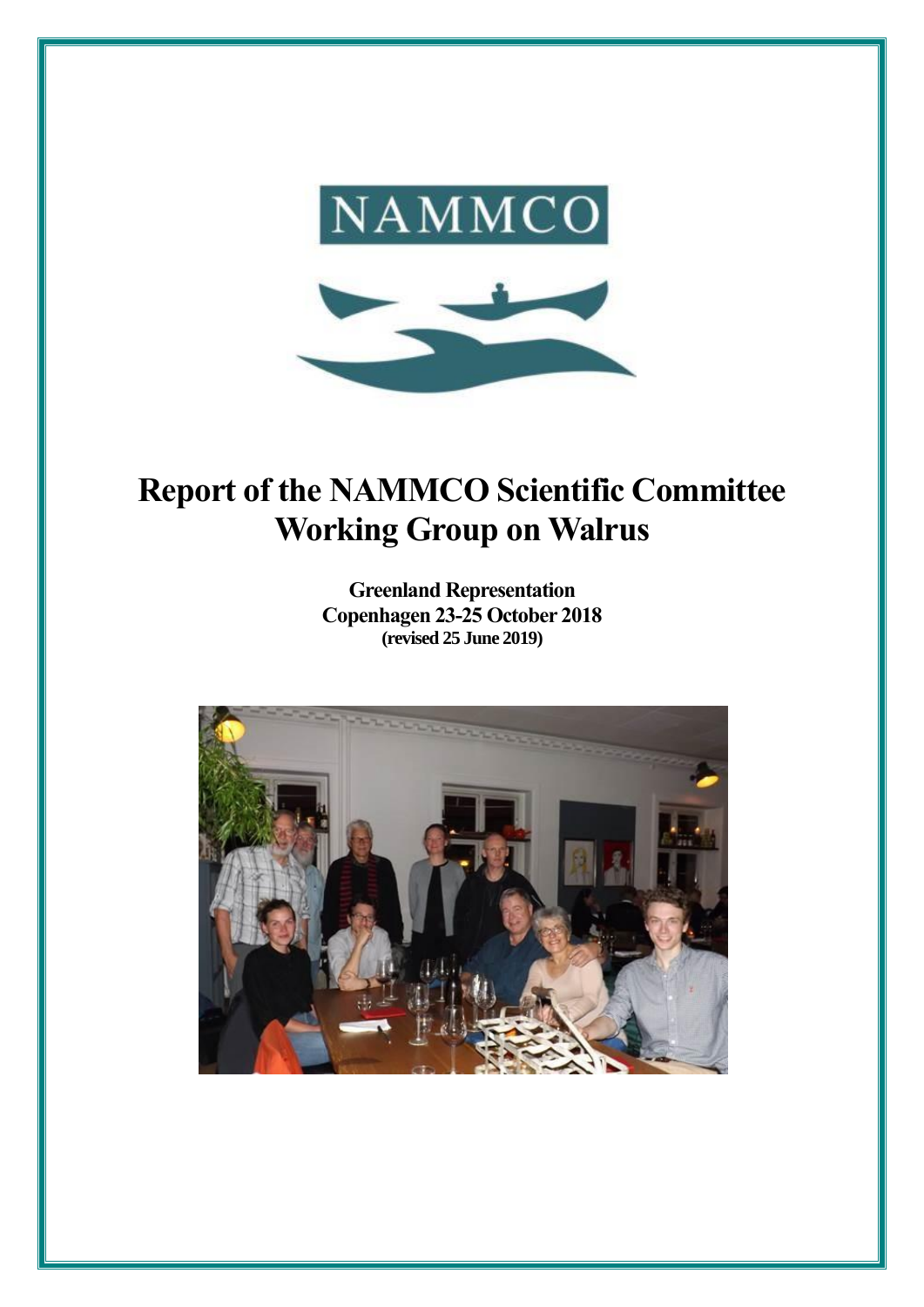#### **Please cite this report as:**

NAMMCO-North Atlantic Marine Mammal Commission (2018) Report of the NAMMCO Scientific Working Group on Walrus, October 2018. Available at https://nammco.no/topics/sc-working-group-reports/

# **NAMMCO**

*Postbox 6453, Sykehusveien 21-23, N-9294 Tromsø, Norway, +47 77687371, nammco-sec@nammco.no, www.nammco.no, [www.facebook.com/nammco.no/](http://www.facebook.com/nammco.no/),* [https://twitter.com/NAMMCO\\_sec](https://twitter.com/NAMMCO_sec)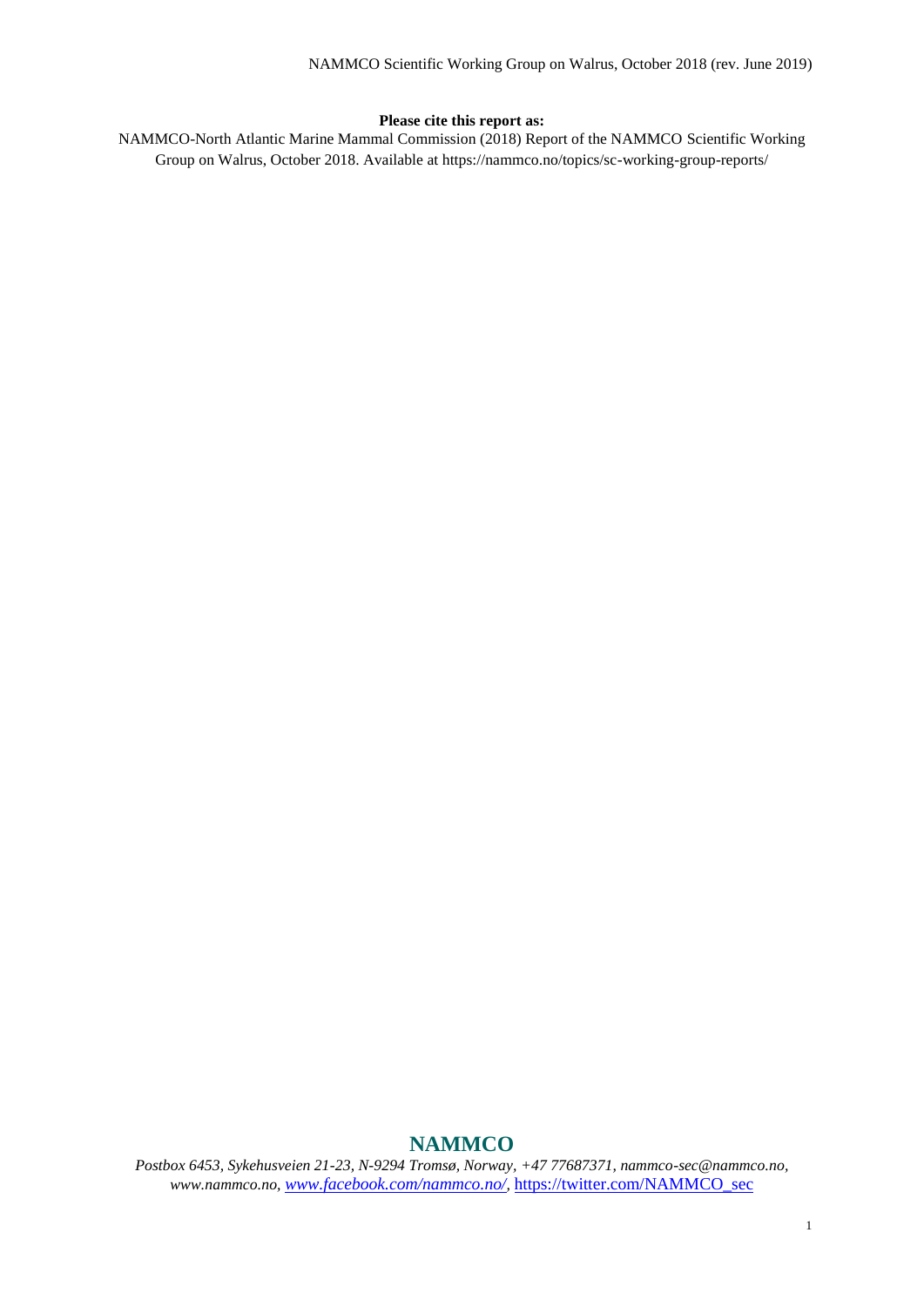The NAMMCO Scientific Committee Working Group on Walrus met at the Greenland Representation in Copenhagen on 23-25 October 2018. The Working Group was convened by Mads Peter Heide-Jørgensen (Greenland, NAMMCO Scientific Committee) and Geneviève Desportes (NAMMCO Secretariat) and chaired by Robert Stewart (Canada, Invited Expert). A list of participants is contained in Appendix 1.

# **1 OPENING REMARKS**

General Secretary Geneviève Desportes welcomed the delegates to the meeting on behalf of NAMMCO. Walrus has been a species of interest for NAMMCO since the beginning as it is a food resources for many Greenlandic communities both in West and East Greenland. Currently there are 3 stocks of walrus recognised in Greenland - Baffin Bay (BB), West Greenland-Southeast Baffin Islands (WGSBI) and East Greenland (EG), the two first being shared with Canada (BB and WGSBI). Therefore, she underlined how pleased NAMMCO was to welcome again representatives for Canada, indeed two at this meeting, Mike Hammill and Cory Matthews (DFO), as well as for the first time a representative from Nunavut, David Lee (NTI). NAMMCO was also pleased to note that the Canadian catch statistics, which have been difficult to obtain in the past, were presented to the Walrus Working Group (WWG) and thanked Canada for this. The last walrus assessments dated from 2013 (SC/25/14-WWG/FI01), with the assessment of the BB stock being updated in 2015 (SC/25/14- WWG/FI02).

The task of this meeting was to update the assessment of the three Greenlandic stocks, looking at new information on stock structure, life history parameters, catch statistics and abundance and trends. It was also to consider the impact of non-hunting human activities.

Chair Robert Stewart welcomed the participants to the 2018 Walrus Working Group meeting. After a presentation round, he reminded the participants of the ToRs of this meeting. The WWG should address two specific requests for advice from the Council of NAMMCO, as well as three active requests, as indicated below.

# **Specific Requests:**

**R-2.6.7:** *provide assessments of, and advice on sustainable removals from, all stocks of walrus in Greenland covering the period from 2019 to 2023, with the advice for Qaanaaq starting in 2021.*

**R-1.5.4:** *advise on the best process to investigate the effects of non-hunting related anthropogenic stressors on marine mammal populations, including the cumulative impacts of global warming, bycatch, pollution and disturbance.*

#### **Active Requests to be followed up:**

**R-2.6.3:** *provide advice of the effects of human disturbance, including fishing and shipping activities, in particular scallop fishing, on the distribution, behaviour and conservation status of walrus in West Greenland.* 

**R-1.6.4:** *provide advice on the best methods for collection of the desired statistics on losses* 

**R-1.6.5:** *struck and lost rates should be subtracted from future advice on sustainable removals in Greenland, with the advice being given as total allowable landings.*

Regarding R-2.6.3, the SC 24 asked the WWG to discuss whether there was any new information to answer the request. The Disturbance Symposium held in 2015 provided some information, however the SC agreed to keep this request ongoing and to ask the WWG for further advice on this issue.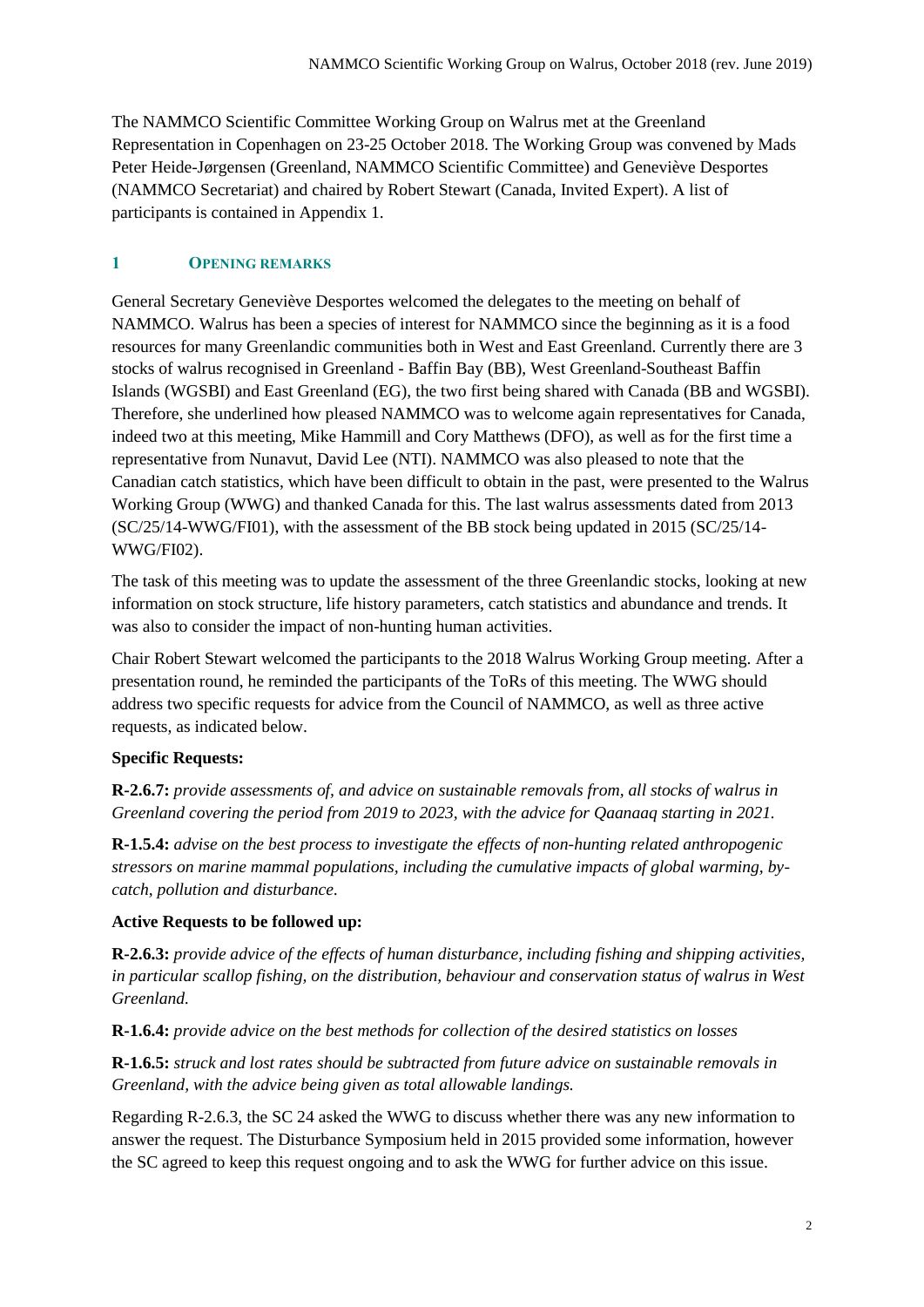Regarding R-1.6.4, the SC agreed at its last meeting (SC 24, 2017) to ask the Working Groups to indicate when more reliable struck and lost (S&L) were a priority for improving assessments and would make the most significant difference in terms of quota allocation, so the collection of S&L data could be prioritised for these hunts. The Working Groups should then give recommendations on how to better obtain S&L data for the targeted hunts.

The WWG was therefore asked to specify for which walrus hunts, the collection of S&L data would significantly improve the reliability and precision of the assessment and to advise on the best way of collecting these S&L data.

# **2 ADOPTION OF AGENDA**

The draft agenda (Appendix 2) was adopted without changes. The Chair specified that sub-headings under 9 were nor subheadings per se but more guidelines for the discussion.

## **3 APPOINTMENT OF RAPPORTEURS**

Sam Smith (Intern) and Geneviève Desportes from the NAMMCO Secretariat were appointed as rapporteurs, with the help of participants when needed.

# **4 REVIEW OF AVAILABLE DOCUMENTS**

Documents available for the meeting are listed in Appendix 3.

#### **5 STOCK STRUCTURE**

The Chair noted that no working documents concerning stock structure had been submitted to this meeting. Heide-Jørgensen presented document SC/25/14-WWG/FI15, which represented the final and published version of a document presented to the 2015 meeting of the NAMMCO Scientific Committee for the update of the BB stock. The findings were subsequently discussed.

#### **Paper's abstract (ARCTIC, VOL. 70, NO. 3. P. 308 – 318)**

Fifty of 58 walruses (*Odobenus rosmarus rosmarus*) instrumented with satellite-linked transmitters in four areas in eastern Smith Sound, Northwest Greenland, during May and June of 2010 – 13 and 2015 provided data for this study. These animals departed from the feeding banks along the Greenland coast in June – July (average  $14<sub>th</sub>$  June), simultaneously with the disappearance of sea ice from these areas. Most of them moved to Canadian waters in western Smith Sound. The most frequently used summering grounds were along the coasts of Ellesmere Island: on the eastern coast, the area around Alexandra Fiord, Buchanan Bay, and Flagler Bay (west of Kane Basin) and Talbot Inlet farther south, and on the southern coast, Craig Harbour. This distribution of tagged walruses is consistent with prior understanding of walrus movements in summer. In addition, however, nine tracks of these tagged animals entered western Jones Sound and four entered the Penny Strait-Lancaster Sound area, crossing two putative stock boundaries. Since these 13 tracks were made by 12 animals, one walrus entered both areas. It is possible that some of the tracked walruses used terrestrial haul-out sites in the largely ice-free areas of Jones Sound and Lancaster Sound for short periods during the summer, though this cannot be confirmed with certainty. The return migration from western Smith Sound to the wintering area in eastern Smith Sound takes place in October. The tracked walrus showed high affinity to coastal areas, while walruses moving between Greenland and Canada also used offshore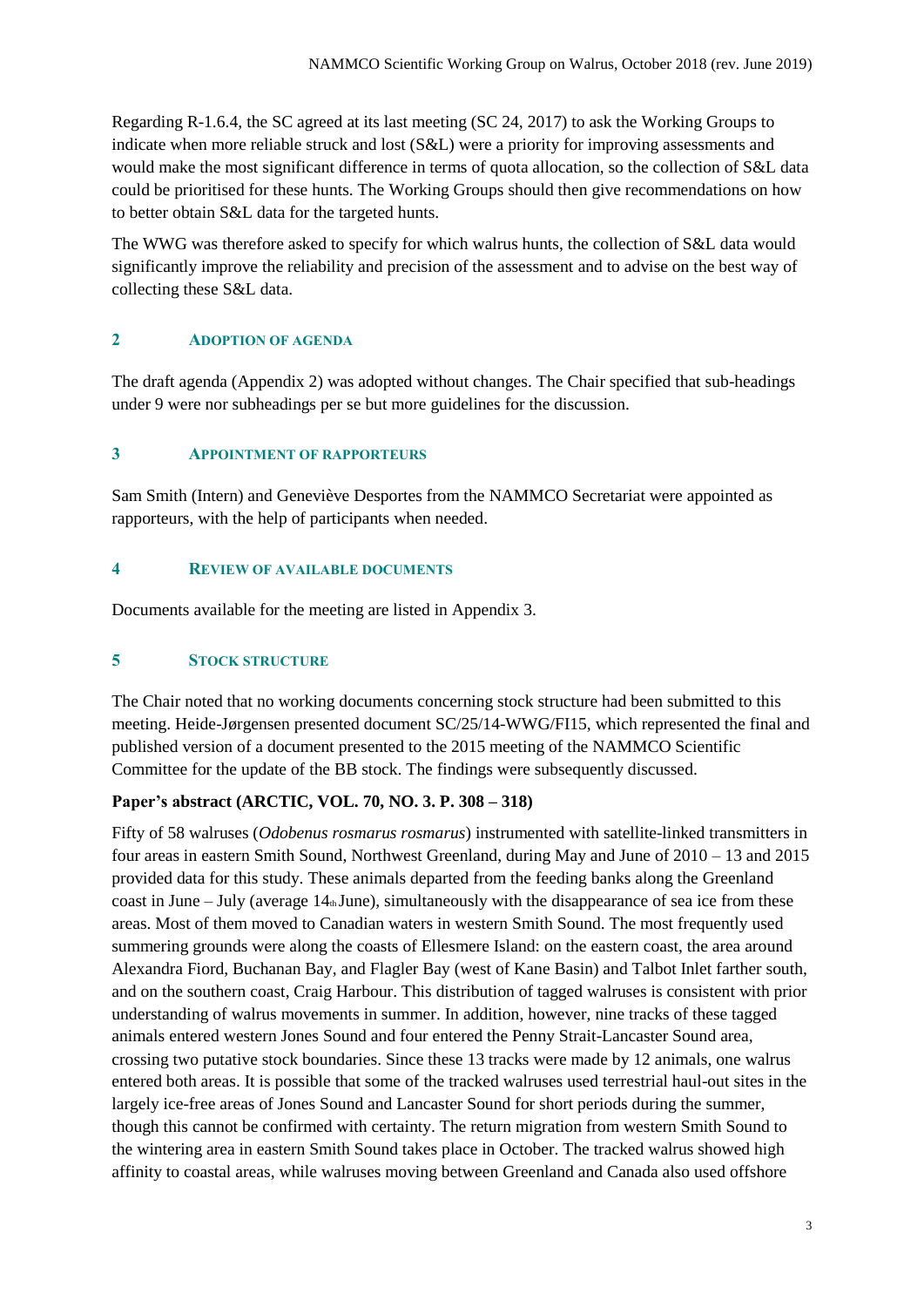areas in Smith Sound. This study demonstrates that the walrus population that winters along the north western coast of Greenland is shared more widely in Canada than previously thought and should be managed accordingly.

## **Discussion**

There has been some debate as to whether walrus should be managed as multiple stocks within the high arctic. The paper showed that some walruses tagged in Baffin Bay (BB stock) moved further west into Canadian waters during summer than previously thought. Some animals wintering in Canada one year can be wintering in Greenland the following year. The stocks hunted in Greenland may be therefore also available for hunting in Canada to four communities, Grise fjord, Pond Inlet, Arctic Bay (Admiralty Inlet) and Resolute Bay.

Although there was some discussion as to how much mixing can be assumed from the movements of a relatively small number of individuals, it was also recognised that they represented a substantial proportion of the total number of tagged walrus and that the chance of detecting an animal moving very far west should be low unless these movements are fairly common. Therefore, the WWG agreed that there is not enough counter evidence to suggest discrete sub-stocks for high arctic walrus.

Therefore, the WWG **agreed** that the most precautionary approach was to consider a single Baffin Bay Management Unit, irrespective of stock boundaries, and that catches from the four Canadian communities should therefore be added to the Greenland catches when performing the assessment. Currently, removals in Canada are considered when generating advice for management of Greenlandic hunts.

While catches can be summed, abundance surveys in the two countries cannot be combined since walruses spent summer in Canada but winter in both Canada and Greenland. Greenlandic surveys in Baffin Bay are conducted in the winter, while Canadian Surveys are conducted in the summer. Winter surveys in Greenland cannot be added to Canadian numbers because they would be counted twice. Winter surveys in Greenland include only part of the population that is surveyed in Canada in the summer. It is not known if walruses from Greenland return each fall or if some individuals spend winter in Canada and/or some individuals that had wintered in Canada the previous year subsequently move to Greenland.

It was noted that there have been historic inconsistencies in the naming of stocks shared between Canadian and Western Greenland. There was a request to maintain stock names consistency, at least within NAMMCO, although there must be room for flexibility if further research challenges the stock boundaries. The WWG **agreed** to keep the following names for the Greenlandic stocks: Baffin Bay (BB), West Greenland-Southeast Baffin Island (WGSBI) and East Greenland (EG).

The existence of shared stocks between Canada and Greenland leads to a restating of the fact that a precautionary approach to management must be maintained given the absence of official jointmanagement of the populations. The WWG **recommended** that the possibility of joint-management process for shared stocks of walrus should be evaluated by Greenland and Canada.

# **6 LIFE HISTORY PARAMETERS**

The WWG acknowledged that there was no new life history data that would inform recommendations and catch data.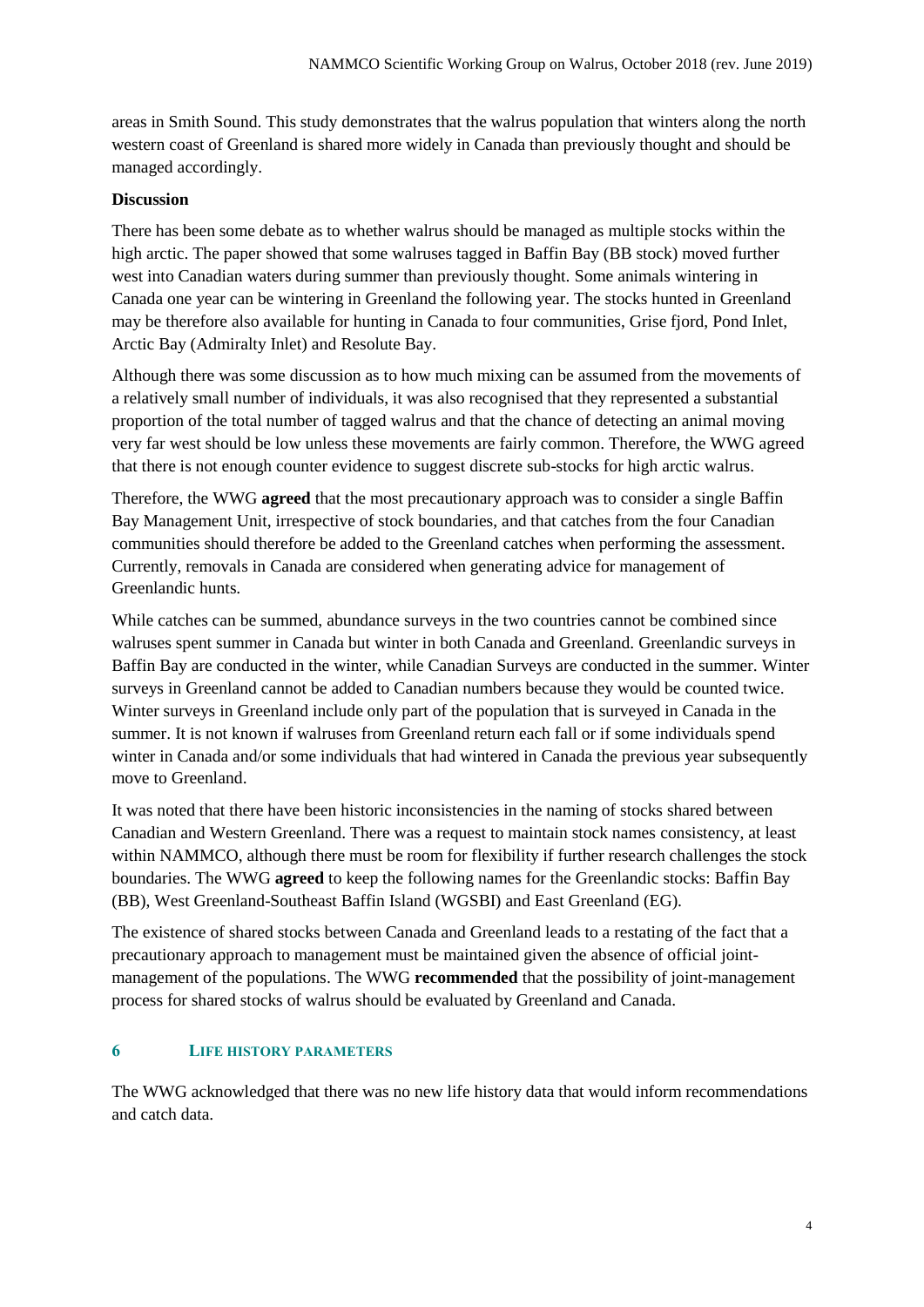#### **7 CATCH STATISTICS**

# **7.1 Reported Catch**

#### **7.1.1 Greenland**

Garde presented SC/25/14-WWG04 on catch statistics and age structure of the three populations of walrus in Greenland. Since 1993, two hunting reporting systems have been introduced in Greenland. The first was Piniarneq (1993–2012) and the current system, Særmeldeskema (English: "special scheme") (2007 - 2018<sup>1</sup>). The catch data in Piniarneq are largely considered incomplete for the period of 2007-2012, when the Særmeldeskema was introduced. Information on the catch recorded in both reporting systems is provided by the hunters. The Særmeldeskema is filled out by hunters for hunted species subject to quota regulation.

#### **Author's summary**

There are three populations of Atlantic walrus (*Odobenus rosmarus rosmarus*) in Greenland: Baffin Bay, West Greenland-Southeast Baffin Island and East Greenland. Here, we present catch data and age structures, based on tusk lengths, for all three populations.

Since 1993, catches of walruses has been considerably reduced in the Qaanaaq area in North Greenland (Baffin Bay population) and also reduced in Upernavik in Northwest Greenland (West Greenland-Southeastern Baffin Island population). In the period 2007–2018, the overall catch trend in West Greenland has been slightly increasing. This is mainly due to increased catches at Store Hellefiske Bank, which account for most of the catches (68%; *n* = 372) while, catches at the localities West of Disko Island (9%;  $n = 48$ ) and Upernavik (24%;  $n = 130$ ) have been fairly constant or even slightly decreasing. In East Greenland, most catches are taken by hunters in Ittoqqortoormiit (82%; *n*  $= 63$ ) and only a few are taken further south in the Tasiilaq area  $(0-3 \text{ year}^{-1})$ . Overall in East Greenland catches have been fairly constant since 2007 with a mean of  $~6$  walrus year<sup>-1</sup>. October is the month when most walruses are caught in the Qaanaaq area, while catches peak between March and May in West Greenland and May to June and August in East Greenland.

Throughout the years, more males than females have been caught with at  $\sim$ 2/3 of the catches being males in North and West Greenland while in East Greenland 90% of catches are males. In Qaanaaq, walruses in the catch are between 0 and more than 30 years with the majority being between 4 and 14 years. In West Greenland walruses are between 0 and 25 years, with most catches between 4 and 13 years and in East Greenland walruses are between 5 and 25 years with most in the ranges 9–11 and 18–21 years. Ages of walruses in the three populations were estimated using regression lines based on data on age from GLGs in walrus teeth and length of tusks from Born and Kristensen (GINR unpublished data). In the Qaanaaq area, 185 females that had age estimated were adult (=sexually mature) and of these 34 were pregnant (based on information from the hunt on 'presence of a foetus' in the reporting system Særmeldeskema) and also had an age estimate based on tusk length. This means that 18,4% of females from the Baffin Bay population were noted as having a fetus. This information was not available for the two other populations.

#### **Discussion**

1

The catch data for Baffin Bay shows a decreasing trend until the introduction of quotas. After 2007, the catch stabilises (SC/25/14-WWG04 - Fig. 2).

<sup>&</sup>lt;sup>1</sup> Data from 2018 is preliminary as it covers the period from January to the end of September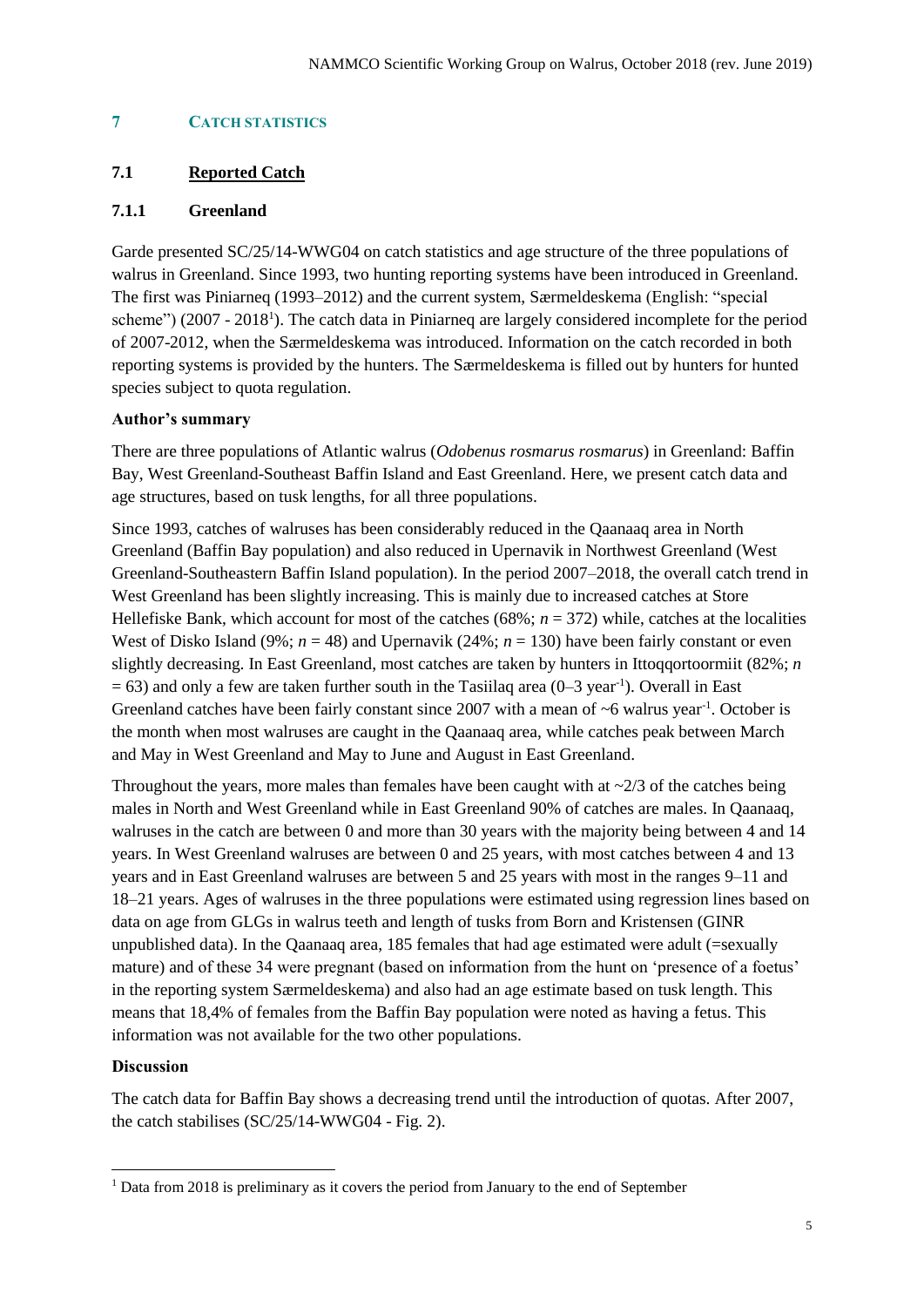For West Greenland-Southeast Baffin Island catch data were presented subdivided into three localities (Store Hellefiske Bank, West of Disko Island, and Upernavik). The WWG suggested that the catch data be pooled to cover the whole of this population and quotas were to be shown. This was subsequently done and presented for the WWG as SC/25/14-WWG04b.

It should be noted that for the hunts in West Greenland and East Greenland (not the Qaanaaq area), females with calves are not supposed to be taken. Further, in West Greenland the higher fraction of females in the catch data may be due to the hunt taking place during mating season. At this time, there is less segregation of the sexes, and therefore an increased likelihood that a female will be mistaken for a male.

The WWG commented on the apparent cyclical nature of the age distribution in BB and WGSBI within the catches from all populations. The discussion centred on the plausibility of this signal; whether it was due to synchronicity by part of the population within the 2-year reproductive cycle, or due to errors in the estimated age. A possible source of errors is the rounding error when measuring the tusks. It was also noted that the teeth of older animals were increasingly worn, yet this would not likely result in error for 7 or 8-year-old animals.

The WWG considered the importance of age structure data in each stock analysis (Section 9).

# **7.1.2 Canada**

Matthews presented SC/25/14-WWG08 compiling catch data for Nunavut and Nunavik.

# **Author's summary**

Atlantic walrus (*Odobenus rosmarus rosmarus*) occur throughout the eastern Canadian Arctic from southern Hudson Bay to northern Baffin Bay, where they are traditionally hunted by Inuit. Walrus are also hunted by non-Inuit in limited sport hunts. In Canada, walrus hunts are comanaged by Fisheries and Oceans Canada (DFO), the Nunavut Wildlife Management Board (NWMB), the Nunavik Marine Regional Wildlife Board (NMRWB), regional wildlife organisations, and local hunters and trappers organisations according to the Fisheries Act and the Nunavut Agreement. A small number of Nunavut communities (4 of 25) have annual quotas in place; in those that do not, regulations stipulate that individual Inuit may take up to four walruses annually. Some communities allow limited sports hunts in which a number of the walrus allotted to communities or individuals are transferred to non-Inuit hunters. Nunavik communities do not impose quotas, and sports hunts are rare. Inuit hunt statistics are reported by hunters to local hunters and trappers organisations and then relayed to DFO, while sport hunters are required as part of the licensing process to provide information to DFO directly. We present annual hunt statistics for Nunavut (from 1997-2017) and Nunavik (1994-2017) communities that hunt walrus from the two populations that occupy the eastern Canadian Arctic. These numbers do not include animals that were struck and lost. Annual hunt statistics were not reported for a large number of communities, which poses a challenge for effective management dependent on accurate records of removals relative to population abundance.

## **Discussion**

The WWG thanked Canada for the catch data, while also noting that there are gaps in the catch history.

The WWG noted that the reliance on self-reporting of catch data in Canada, results in gaps in the catch history for individual hunters and communities. This will hamper management initiatives, particularly when some communities do not supply data at all. The WWG **encourages** Canada to take action to provide more complete catch data.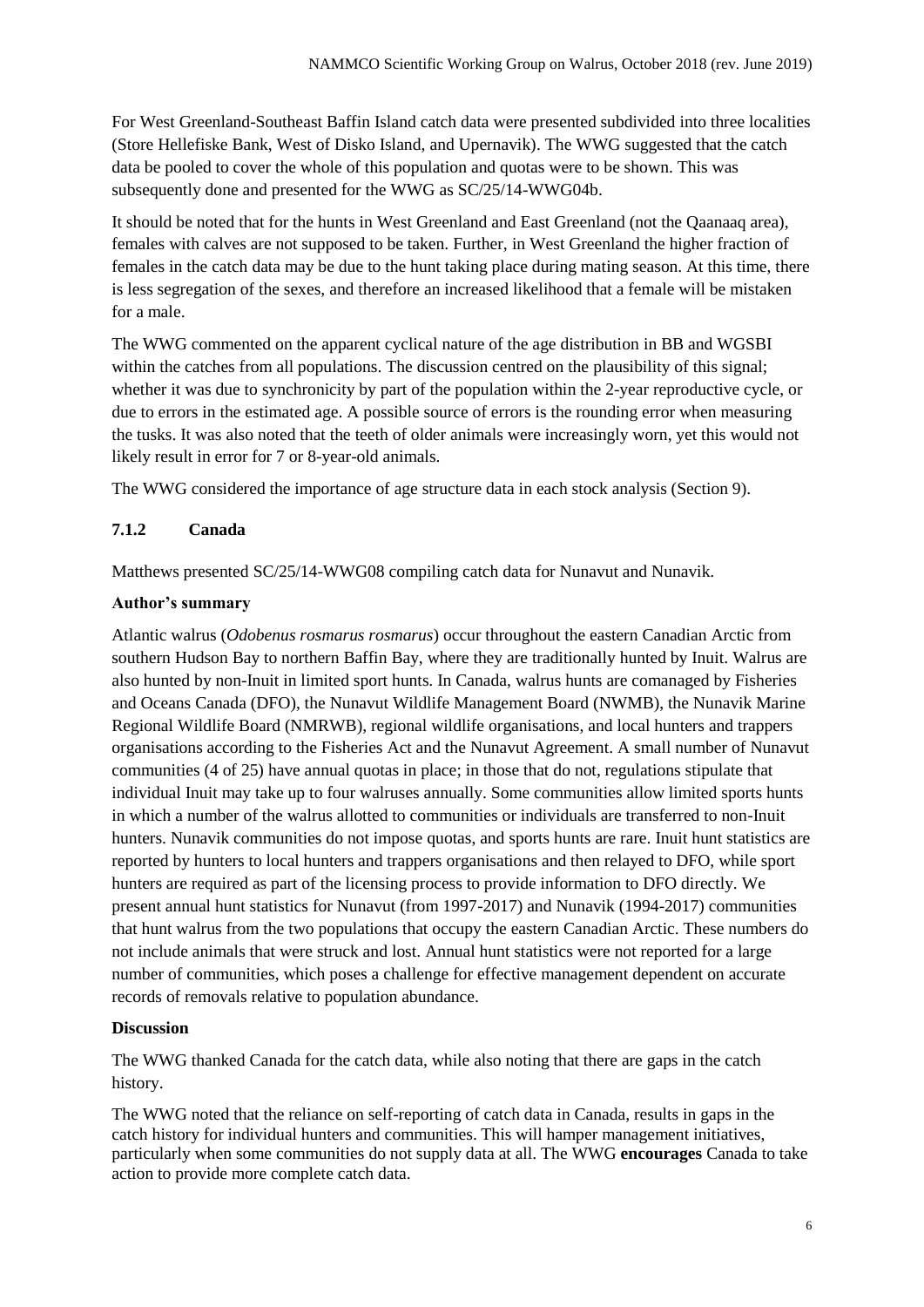The WG also noted that there is a scheme already in place using biological samples provided by hunters to test for the presence of *Trichinella* in walrus meat. The program has support within the communities. The samples provided could also be used to inform catch statistics, with the agreement of the communities. However, it was noted that this will not be a complete accounting as walrus taken for meat to be given to dogs is not sent for testing. A similar scheme was in place in Greenland but has been discontinued.

| Year | <b>Fiscal Year**</b> | <b>Baffin Bay</b><br>(CA) | Qaanaaq<br>Area | Grise<br><b>Fjord</b> | West<br>Greenland<br>(CA) | West<br>Greenland | <b>Qikiqtarju</b><br>aq | <b>Clyde</b><br>River | <b>Igaluit</b>   | Pangnirtu<br>ng | East<br>Greenland |
|------|----------------------|---------------------------|-----------------|-----------------------|---------------------------|-------------------|-------------------------|-----------------------|------------------|-----------------|-------------------|
| 1993 |                      |                           | 265             | 12                    |                           | 241               | $\overline{0}$          | $\theta$              | 29               | $\mathbf{0}$    | 15                |
| 1994 |                      |                           | 156             | 24                    |                           | 270               | 5                       | $\mathbf{0}$          | 26               | 40              | 10                |
| 1995 |                      |                           | 128             | 5                     |                           | 265               | 16                      | $\boldsymbol{0}$      | 25               | 8               | 11                |
| 1996 |                      |                           | 122             | 8                     |                           | 176               | $\boldsymbol{0}$        | 1                     | 9                | $\mathfrak{2}$  | 7                 |
| 1997 | 1997/1998            | 12                        | 74              | 12                    | 19                        | 155               | 3                       | $\mathbf{0}$          | $\boldsymbol{0}$ | 16              | 1                 |
| 1998 | 1998/1999            | $14*$                     | 72              | 11                    | 32                        | 139               | $\mathbf{0}$            | 1                     | 27               | $\overline{4}$  | $\tau$            |
| 1999 | 1999/2000            | 8                         | 101             | 5                     | 18                        | 184               | $\boldsymbol{0}$        | $\boldsymbol{0}$      | 15               | 3               | 10                |
| 2000 | 2000/2001            | 11                        | 126             | 4                     | 34                        | 196               | $\boldsymbol{0}$        | $\mathbf{0}$          | 19               | 15              | 7                 |
| 2001 | 2001/2002            | $7*$                      | 171             | $\overline{c}$        | 28                        | 162               | 1                       | 1                     | $\overline{7}$   | 19              | 10                |
| 2002 | 2002/2003            | 4                         | 147             | 3                     | 43                        | 150               | 33                      | $\mathbf{0}$          | $\mathbf{1}$     | 9               | 34                |
| 2003 | 2003/2004            | 14                        | 160             | 7                     | 17                        | 113               | $\mathbf{1}$            | $\mathbf{0}$          | $\mathbf{1}$     | 15              | 11                |
| 2004 | 2004/2005            | 10                        | 90              | 5                     | $2*$                      | 100               | $\boldsymbol{0}$        | $\overline{c}$        | NR               | NR              | 4                 |
| 2005 | 2005/2006            | $4*$                      | 78              | $\overline{c}$        | $10*$                     | 158               | <b>NR</b>               | NR                    | 10               | NR              | 16                |
| 2006 | 2006/2007            | 5                         | 67              | 5                     | $34*$                     | 73                | 9                       | 1                     | 9                | 15              | 5                 |
| 2007 | 2007/2008            | 6                         | 80              | 4                     | $17*$                     | 43                | 6                       | $\mathbf{0}$          | 11               | <b>NR</b>       | 10                |
| 2008 | 2008/2009            | $0*$                      | 66              | $\rm NR$              | $10*$                     | 28                | NR                      | NR                    | $\rm NR$         | 10              | 9                 |
| 2009 | 2009/2010            | $9*$                      | 90              | 7                     | $24*$                     | 33                | <b>NR</b>               | NR                    | 14               | <b>NR</b>       | 4                 |
| 2010 | 2010/2011            | 9                         | 60              | $\mathbf{2}$          | $20*$                     | 40                | 6                       | $\rm NR$              | 14               | $\rm NR$        | 7                 |
| 2011 | 2011/2012            | 9                         | 42              | 4                     | $19*$                     | 50                | 5                       | $\boldsymbol{0}$      | 14               | $\rm NR$        | 5                 |
| 2012 | 2012/2013            | $2*$                      | 76              | <b>NA</b>             | 36                        | 34                | NA                      | <b>NA</b>             | <b>NA</b>        | NA              | 4                 |
| 2013 | 2013/2014            | $\boldsymbol{0}$          | 62              | NA                    | 6                         | <b>NA</b>         | NA                      | NA                    | <b>NA</b>        | <b>NA</b>       | NA                |
|      | 2014/2015            | 17                        |                 |                       | $7\phantom{.0}$           |                   |                         |                       |                  |                 |                   |
|      | 2015/2016            | $\mathbf{2}$              |                 |                       | $21*$                     |                   |                         |                       |                  |                 |                   |
|      | 2016/2017            | $\mathbf{1}$              |                 |                       | 39                        |                   |                         |                       |                  |                 |                   |

**Table 1.** Catch statistics for Atlantic walrus compiled from both Greenlandic and Canadian sources.

\*Totals are incomplete because some communities did not report subsistence and/or sport hunt statistics for that year. \*\*Canadian hunt statistics span calendar years as data is compiled for fiscal years running from April to March

# **7.2 Struck and Lost**

The NAMMCO SC has repeatedly recommended that catch statistics include data for struck and lost (S&L) animals for different seasons, areas, and catch operations and the WWG was therefore requested to provide advice on the best method for collecting them for the different types of hunt. The SC 24 has also noted that better S&L rate data may not always be the priority parameter for improving assessments, given the difficulty of obtaining such data. However, given the importance of identifying S&L rates for some hunts more than others, it was **agreed** that one way forward was to direct WGs to indicate when more reliable S&L were a priority for improving the assessment and would make the most significant difference in terms of quota allocation, so the collection of S&L data could be prioritised for these hunts. (SC 24, 5.3.1)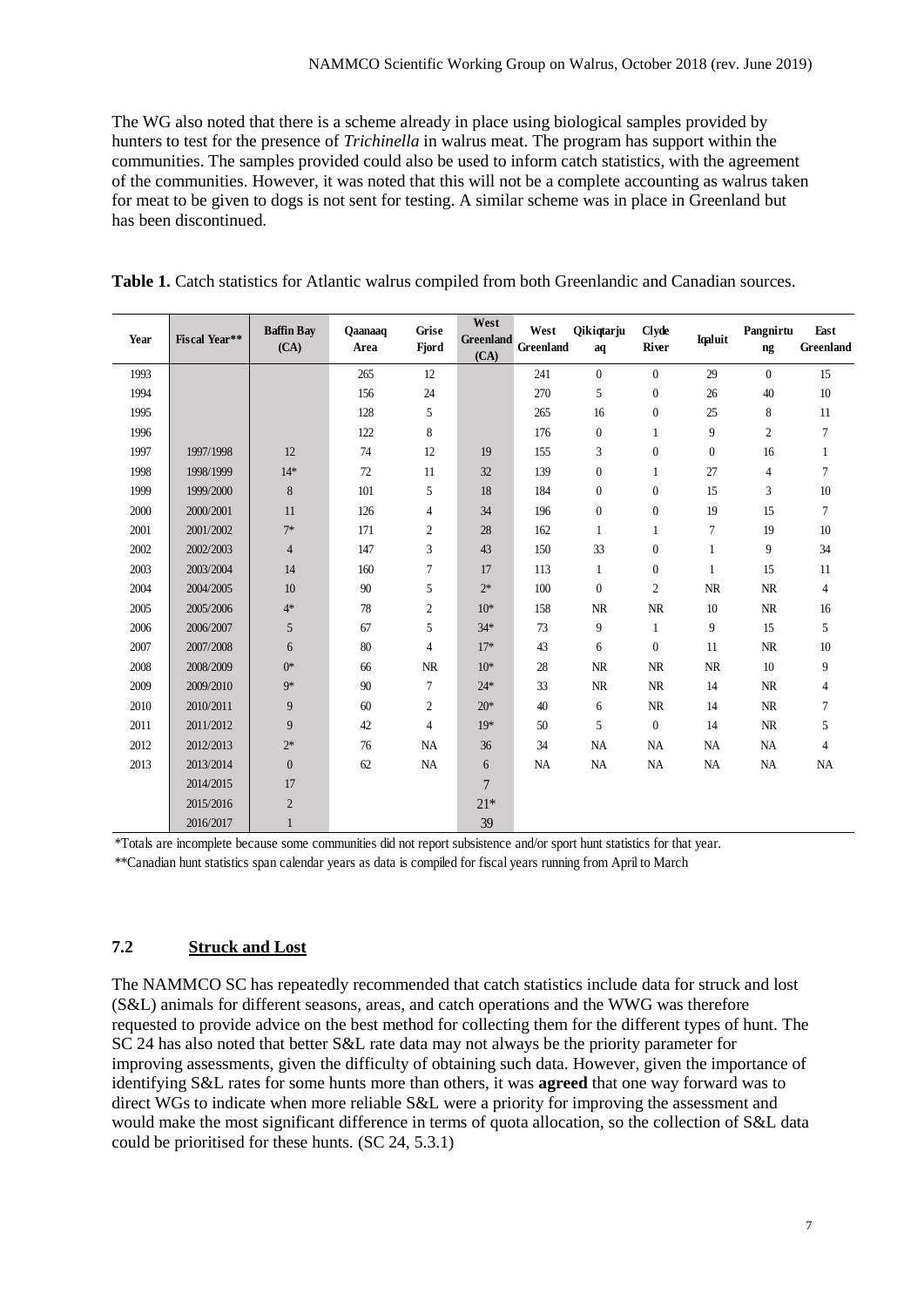Accordingly, the WWG discussed at length the benefits expected from getting accurate reports of S&L animals. There are many problems with S&L reporting, both through self-reporting and through the use of independent observers. The WWG **agreed** that much of the error associated with underreported S&L may be offset by regular population surveys. Although the WWG acknowledges that improved S&L data would improve the accuracy of the models used, it also agreed that in some cases assessment models are somewhat insensitive to variation in S&L rates. Without the exact data on S&L the assessment models compensate through the adjustment of abundance and population growth parameters as discussed in section 9. The models' estimates of total removals in the one example considered showed little sensitivity to changes in S&L rates but better accuracy of losses would influence the advice on landed catches and provide more accurate accounting of removals.

The WWG discussed ways of getting better S&L data from the hunters. Noting that the benefit of getting more accurate S&L rates was similar for walrus, narwhal and beluga harvests, the WWG **recommended** that managers engage in a dialog with the hunters to find the best way of collecting the data. As full actors in the project planning, the hunters would be able to help determine the method with the least intrusion in to their hunting practices and more willing to contribute data as a result.

The WWG discussed a method to improve S&L reporting in Greenland, and **recommended** that strikes and losses be reported in the Særmeldeskema, the current system for reporting catches.

Considering the likely difficulties and cost involved in getting a reliable, observed, S&L rate, the WWG **agreed** that the cost-benefit of an independent S&L observer program did not make it a priority.

# **8 ABUNDANCE AND TRENDS**

Heide-Jørgensen presented (SC/25/14-WWG05). This paper discussed the distribution of walrus around Store Hellefiske Bank with respect to changing sea ice coverage in Western Greenland.

#### **Author's summary**

Aerial surveys of the occurrence and abundance of walrus in late winter in West Greenland have been conducted at irregular intervals since 1981. We constructed a time series of walrus positions and sighting rates from the surveys covering the same area in West Greenland. Annual catches of walrus since 1952 and positions of catches after 2006 were compiled and satellite-based sensing of sea ice was used to estimate sea ice extension in eastern Baffin Bay after 1978. There was a general decline in sea ice concentration from 1952 through 2017 with large variability in the period after 1982 and a minimum concentration in 2005 and 2006. The mean western position of the walruses on the banks did not vary with the sea ice concentration indicating that the walrus chose the same winter-feeding area even in years where there was a major lack of sea ice that could be used for haul-out. The coastal area along West Greenland (<10 km from shore) previously had several terrestrial haul-out sites used by walruses during fall, but we found no tendency in neither sightings nor catch reporting of walrus within the coastal area. All catches were taken in spring and nothing suggests that the walruses are presently using their abandoned terrestrial haul-outs. The relative abundance of walrus, indicated as sightings per linear kilometre, showed an increasing trend in abundance from 1981 through 2017  $(p=0.06)$ .

#### **Discussion**

This paper found that, regardless of ice coverage, walrus largely remained within the same longitude range for the period studied. This suggested that they had a strong affinity for the feeding area, regardless of ice extent. Furthermore, many of the historic terrestrial haul-out sites had been abandoned, suggesting a preference for ice and less affinity for land. Interestingly, the year with the lowest sea ice coverage, 2006, corresponded to the westernmost average sightings of walrus.

The WWG noted that these findings indicated that there was still sufficient ice cover within or adjacent to the feeding area. However, the WWG speculated that there may be a threshold of ice coverage below which, the ice is insufficient or too distant from the feeding area, and the population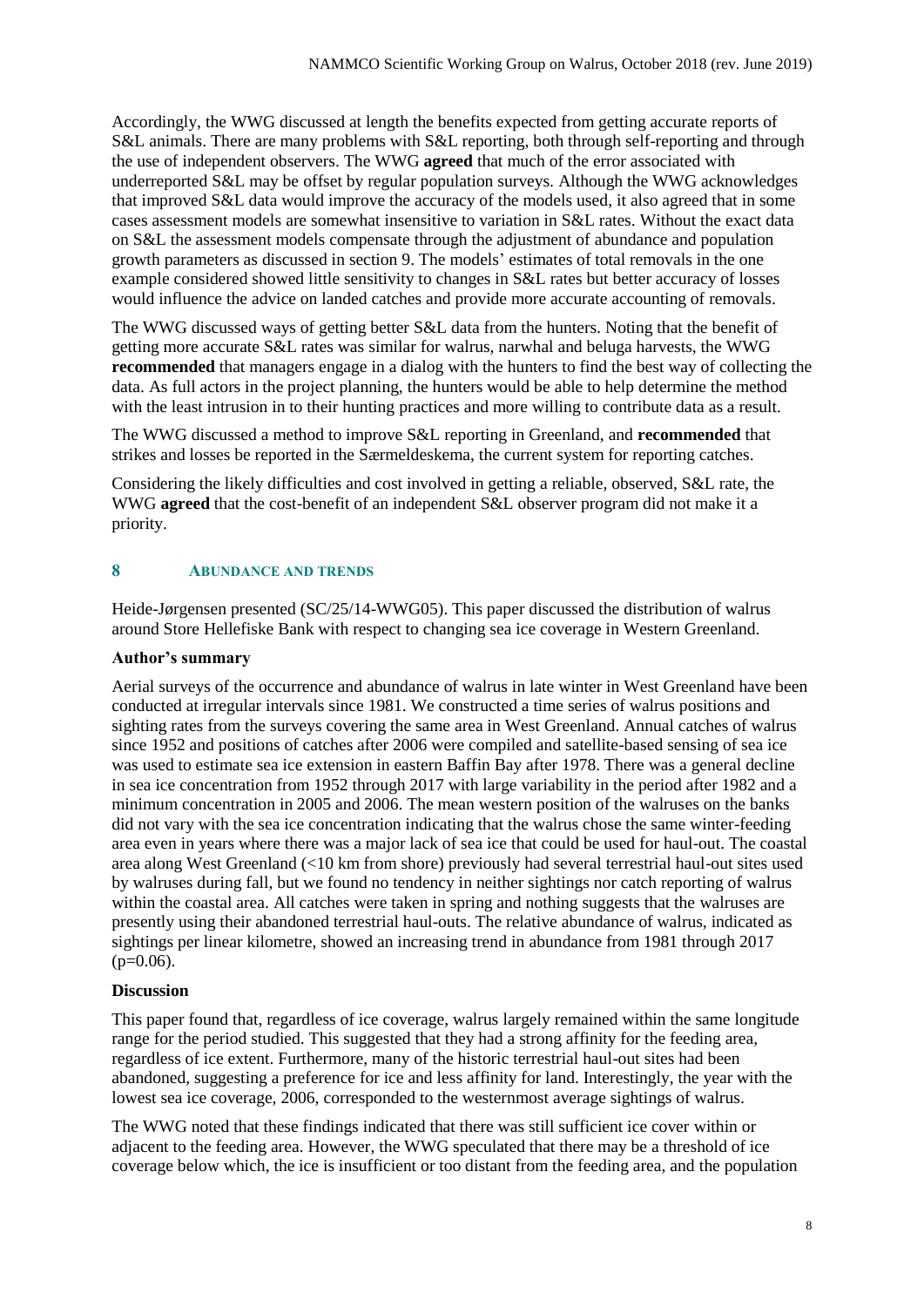declines or relocates to land haul outs. A change in abundance or distribution could reduce the number of walrus available to hunters.

The WWG **recommended** that the relationship between the present findings, and hunting and nonhunting impacts be explored. Non-hunting impacts on Atlantic Walrus are discussed in Section 10, and Store Hellefiske Bank, as an important foraging area for walrus, was noted as an area that should be monitored for detrimental anthropogenic disturbance.

The WWG **stressed** the general importance of shallow waters as feeding areas for walrus.

Hansen presented SC/25/14-WWG 06 and SC/25/14-WWG07.

#### **Author's summary** SC/25/14-WWG 06

An aerial survey covering the eastern part of the North Water/Smith Sound area was conducted in April 2018 with the purpose of generating an abundance estimate that is compatible with a survey in 2014. A total of 74 observations of 26 groups of walrus detected in water and 48 groups hauled out on the ice were collected allowing for Distance Sampling analysis. Pooling these data with observations from two aerial surveys conducted in East Greenland 2017 with the same observer crew (3/4) increased the number of walrus groups detected in water to 40 and to 56 groups hauled out on ice in NW Greenland. The abundance of walrus on ice was 447 (cv=0.35; 95% CI= 223-893) and the abundance in the water was  $832$  (cv=0.16; 95% CI= 613-1130). The total abundance of walrus on both ice and in water was 1279 (cv=0.16, 95% CI= 938-1744) individuals. This is lower than a previous estimate from 2014 and the main difference seems to be the larger extent of fast ice in 2018 that prevented the walrus from entering some of their traditional feeding grounds in the shallow coastal areas, i.e. Wolstenholme Fiord. The shallow water habitat that was available for walrus in 2018 was smaller than in 2014 for the same area of Northwest Greenland. In 2014 the fiord was not completely ice-covered, and more observations were made of walrus in water. Since the' walrus in water' part of the estimate is corrected for availability at the surface (factor 2.74), this part-estimate has a large impact on the total estimate depending on the proportion of walrus seen in water.

## **Author's summary** SC/25/14-WWG07

A subpopulation of Atlantic walrus (*Odobenus rosmarus rosmarus*) is found in East Greenland. This population is hunted for subsistence purpose in two communities in Southeast Greenland, but it has its main distribution in Northeast Greenland (north of 73°N). An aerial survey was conducted in August 2017. Due to the low number of observations  $(n=10)$ , observations from two aerial surveys conducted in winter in the Northeast Water in 2017 and in the North Water in 2018 with the same observer crew was added. This increased the number of walrus groups available for strengthening the detection function and perception bias. The summer survey of the Northeast Water provided a fully corrected estimate of 177 walrus (cv=0.18, 95% CI 124-252) walrus. A second aerial survey of the shallow areas of the Greenland Sea along the coast of Greenland provided only two walrus sightings and no abundance estimates were developed from this effort. Surveys of walrus at their terrestrial haul-out sites in August 2017 revealed that 3 out of 26 known haul-out sites were used by walrus and one new haul-out site was discovered. Assuming random movement, the average number of walrus present on each haul-out site was used. One option for correcting the number present at the haul-out sites is to use an estimate from satellite tagged walrus from 2009 where ~40% of the walrus on land were present at any time of the counts, increasing the number of walrus at the terrestrial haul-outs to 102 walruses (cv=0.17). Adding this estimate to the line transect survey in the Northeast Water gives a total abundance in Northeast Greenland in 2017 of 279 walrus (cv=0.11, 95% CI 226-345). A reanalysis of a walrus survey conducted in East Greenland in August 2009 gave a fully corrected abundance estimate of 559 (cv=0.23, 95% CI:357-875) walrus, which is lower than previous estimates of 1429 (cv=0.45, 90% CI 705-2896). None of the surveys covered all the haul-out sites simultaneous with offshore areas and correction factors for undetected walrus seems inadequate for both surveys. Both abundance estimates are likely negatively biased due to survey coverage and correction factors.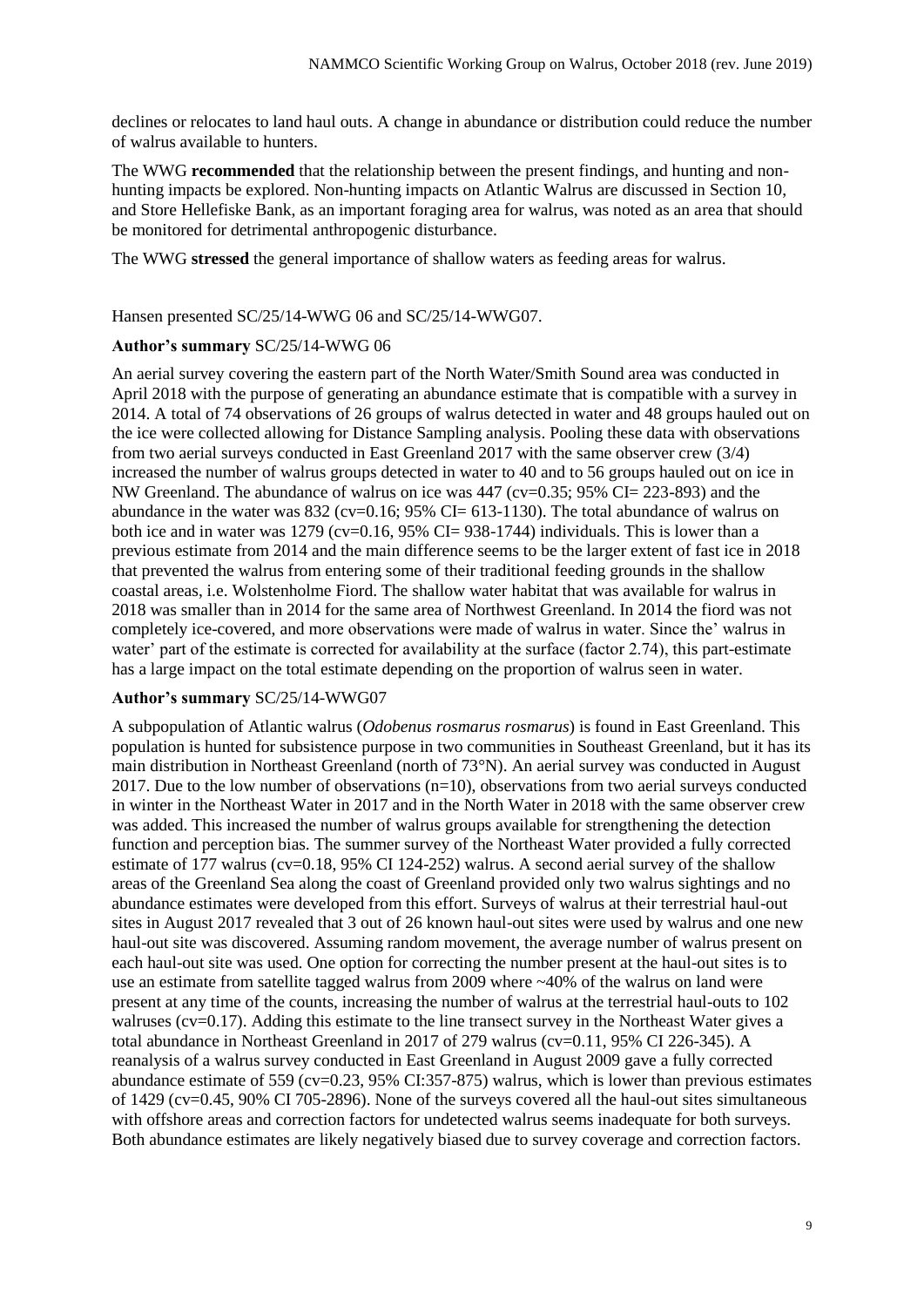# **Discussion:**

There was a greater sea ice extent in 2018 than in 2014 in West Greenland, which was exemplified by a greater proportion of walrus observed in the water in the first survey. The correction factor applied to observations of walrus in the water would therefore have a greater, and perhaps disproportionate, impact upon final abundance estimates. Furthermore, walrus' feeding grounds in Wolstenholme Fjord were more accessible in 2014, increasing the number of walrus observed in this area.

The WWG suggested that more covariates such as sea ice characteristics could be incorporated into the detection function, however noting that the small data set may preclude a significant improvement of the results.

With few observations of walrus obtained by the survey in East Greenland, the WWG agreed that the data from all three surveys be pooled together for calculating a common detection probability, as the same methods (observers, protocols, planes) were used on all surveys. Then walrus abundance should be calculated per area using this common detection probability, using a Chapman estimator within a strip transect when sample size is too low. There was also some discussion on the best truncation distance for walrus in water and, considering the plots of perpendicular distances, the WWG agreed that a truncation distance of between 100m and 500m should be used. Hansen carried out the modifications recommended by the WWG and produced SC/25/14-WWG06b. The final abundance estimate endorsed by the WWG for the three surveys are presented in Table 2 below.

Averaging counts of walrus at haul-outs within and among sites could be a better method of estimating total number than using a maximum number of animals that are hauled-out. This could compensate for variation in haul-out behaviour at each site and is amenable for adjustment by average attendance data. This reanalysis was completed (SC/25/14-WWG07b).

|                             |                           |                           | Abundance estimate (cv)   |  |
|-----------------------------|---------------------------|---------------------------|---------------------------|--|
|                             | <b>NEW Summer</b><br>2017 | <b>NEW Summer</b><br>2009 | <b>NOW Winter</b><br>2018 |  |
| Walrus in water             | 142(0.17)                 | 147(0.68)                 | 832 (0.16)                |  |
| Walrus on ice               | 35(0.59)                  | 260(0.30)                 | 447 (0.35)                |  |
| Walrus terrestrial haul out | 102(0.17)                 | 152(0.17)                 |                           |  |
| <b>Total</b>                | 279(0.11)                 | 559 $(0.23)$              | 1279(0.16)                |  |

**Table 2.** Atlantic walrus abundance estimates from aerial surveys conducted in the Northeast Water (NEW) and North Water (NOW).

#### **9 ASSESSMENT BY STOCKS**

Witting Presented SC/25/14-WWG09-rev, SC/25/14-WWG10, SC/25/14-WWG11-rev and SC/25/14-  $WWG12$ -rev<sup>2</sup>

# **9.1 Assessments**

-

The assessments for walrus in Baffin Bay, West Greenland/Southeast Baffin Island, and East Greenland were updated with new data. A new abundance estimate, and data on the age-structure of walruses caught in Greenland from 2007 to 2018, were available for all areas. In previous assessments

<sup>2</sup> Working Papers 09, 11, and 12 were subject to revisions after discussion during the meeting. Current versions reflect changes made to the model priors as recommended by the WWG.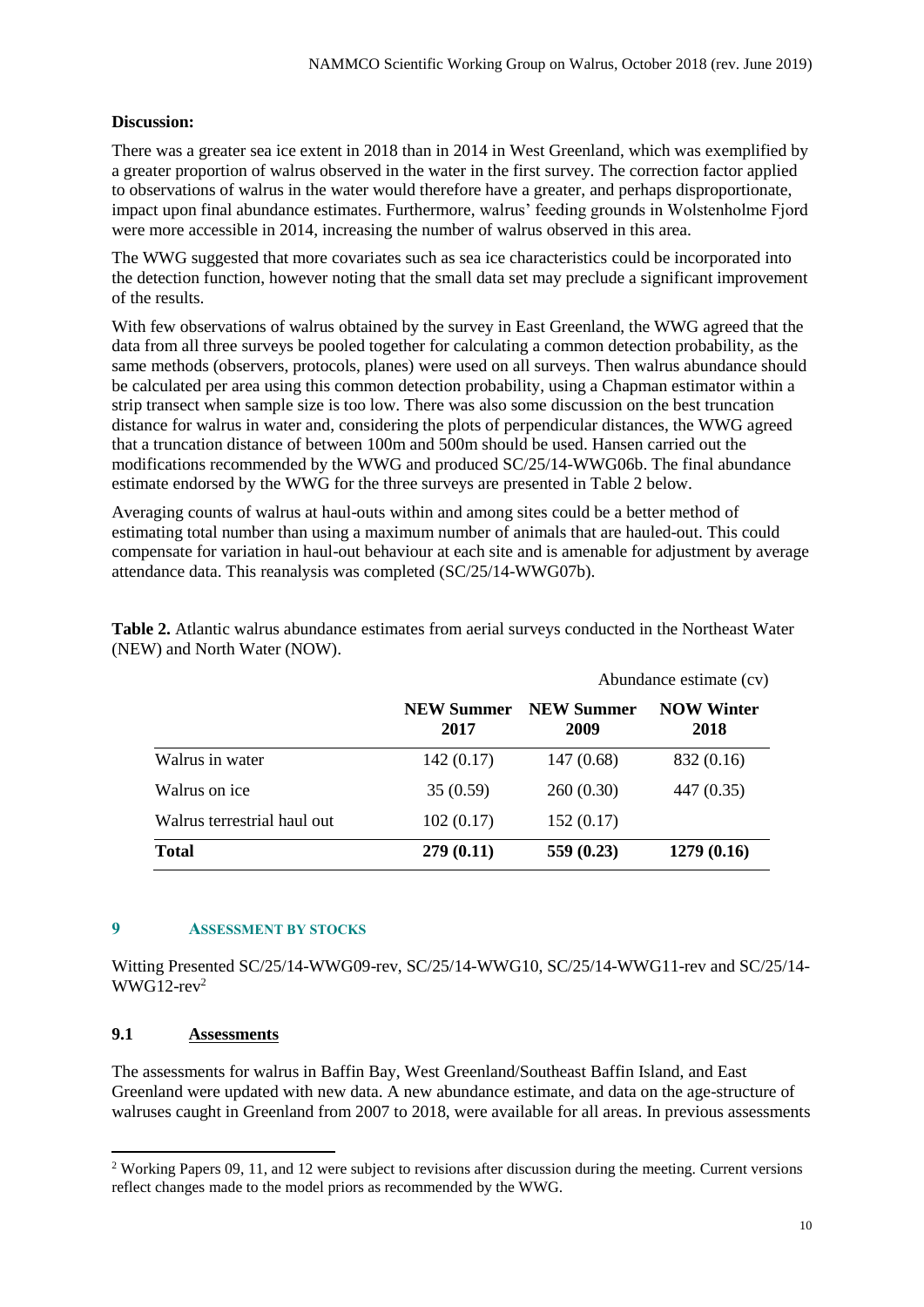there was only a rather old (from 1987 to 1991) age-structure for Baffin Bay, so the data for this assessment were significantly improved for all areas.

Not only the data, but also the priors, were improved for all areas. Most of the priors were uniform in the past. These were changed to semi-informative priors with a humped beta distribution around an expected value for adult survival (expected 0.97; range 0.95 to 0.99) and the age of reproduction (expected 7 years; range 5 to 9). The birth rate was fixed at an expected maximum value of 0.5, with a uniform prior on age-class zero survival (from 50% to 100% of adult survival) capturing the joint uncertainty on the two parameters. This reduced the total number of parameter estimates for each model by one.

One of the estimated parameters is the proportion of hunted animals that are struck and lost. A field study in 1977/78 estimated loss rates up to 25% above landed catch for 34 hunts in the Qaanaaq area with a total of 112 landed animals (Born *et al*., 1995). More recent estimates by hunters indicate much lower loss rates, and therefore all assessments used a uniform prior from 5% to 25% above landed catch on the loss rate.

All models were age-structured with an even sex ratio. While the real catches are known to be male biased, this choice was made to avoid potential interactions between the sex ratio and growth rate that would be difficult to interpret. The current dynamics of the three stocks were approximated by exponential and density regulated models, in order to have at least two independent estimates to compare for each stock.

## **Baffin Bay, SC/25/14-WWG09-rev**

Walrus in Baffin Bay are harvested in the Qaanaaq area in Northwest Greenland, and in Western Jones Sound, Penny Strait and Lancaster Sound in Canada.

The fit of the models to the new and an older age-structure shows an underrepresentation of animals younger than seven to ten years, in agreement with a hunt that takes mainly adult animals. The estimated selectivity is steep and convex, characteristic of strong selection even against animals that are almost but not yet fully grown.

An overall decline in the Baffin Bay stock is unclear due to incomplete catch histories, but both the exponential and density regulated model estimated a decline from 1960 to about 2007, and an increasing population thereafter. This reflect a decline in the annual catches from about 150 from 1999 to 2003, to about 80 from 2004 to 2008. Both models show a clear updating of the current growth rate to an average estimate of 6.6% (90% CI:5.7% - 7.8%) in the absence of catches.

#### **West Greenland-Southeast Baffin Islands, SC/25/14-WWG10**

This assessment assumes that walruses off West Greenland and Southeast Baffin Island comprise a single stock, with the production of the whole population supporting the hunt in both areas. The stock is harvested in West Greenland up to and including Upernavik, and along Southeast Baffin Island in Canada, including Clyde River, Qikiqtarjuaq, Pangnirtung and Iqaluit.

The fit to the age-structure showed a linear under-representation of animals younger than nine years, in agreement with a hunt that takes mainly adult animals. The age-structure generated growth rate estimates that were higher than the expected plausible range, and it was considered precautionary to adopt models with no age-structured data. These updated the current annual growth rate to an average estimate of 6.3% (90% CI:3.7% - 9.1%) in the absence of harvest, and they estimated a small increase in abundance from 1977 to 1994, followed by a decline to 2007, and an increase thereafter; in direct response to changes in the annual catches.

# **West Greenland, SC/25/14-WWG11-rev**

This assessment is the precautionary version for West Greenland/Southeast Baffin Island walrus. It assumes that walruses that overwinter in West Greenland are a well-define sub-component of a larger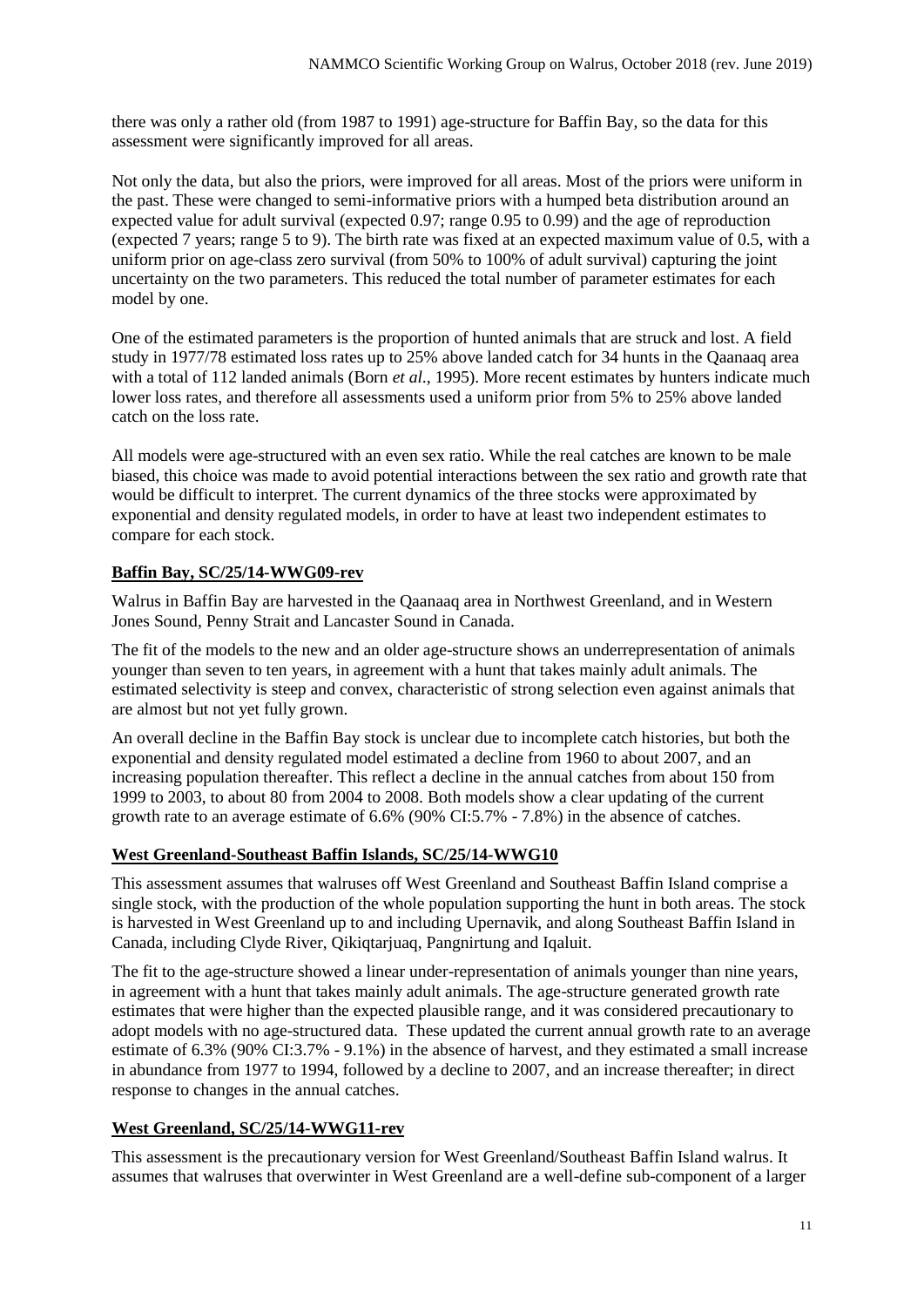joint population off West Greenland and Southeast Baffin Island. It is the West Greenland component that supports the harvest in West Greenland, and this component is also exploited off Southeast Baffin Island. The Canadian catches from the two stock-components are determined by their relative abundance, with 49% of the catches in Clyde River, Qikiqtarjuaq, Pangnirtung and Iqaluit being taken from the West Greenland component.

The fit to the age-structure showed a linear under-representation of animals younger than nine years, in agreement with a hunt that takes mainly adult animals. The age-structure generated growth rate estimates that were higher than the expected plausible range, and it was considered precautionary to adopt models with no age-structured data. These updated the current annual growth rate to an average estimate of 7.2% (90% CI:4.9% - 9.4%) in the absence of harvest, and they estimated a small increase in abundance from 1977 to 1994, followed by a decline to 2007, and an increase thereafter; in direct response to changes in the annual catches.

# **East Greenland, SC/25/14-WWG12-rev**

Walrus in East Greenland are harvested around Tasiilaq and Ittoqqortoormiit, where 90% of the takes are of adult males, while females and calves are found further to the North, especially in the Northeast Water.

The fit of the model to the age-structure is rather rough, but it shows an under-representation of animals younger than about 10 years, in agreement with a hunt that takes mainly adult animals. The estimated selectivity appears to be steep and convex, as expected for strong selection even against animals that are almost but not yet fully grown.

In agreement with the earlier assessment for East Greenland, the density-regulated model estimates a stable or slightly increasing population that is close to carrying capacity (depletion ratio of 95%). The current abundance is estimated at 540 (90% CI:300 - 1600) animals, with an estimated annual growth rate of 1.7% (90% CI:0.5% - 5.7%), assuming no catches.

# **Discussion**

The two assessment models for West Greenland differed in the absolute abundance estimates that were used to calibrate the index surveys: SC/25/14-WWG10 used a single abundance estimate from Baffin Island in 2007 of 2500 walrus and SC/25/14-WWG11-rev used three estimates from West Greenland, averaging 1217 walrus. The estimate from East Baffin is more than twice the average of the three West Greenland surveys and occurred in summer when the survey area is thought to include animals from other stocks. The estimates from West Greenland are from surveys during the spring when the animals are near the hunting grounds in Greenland. Thus, the WWG determined that the assessment in SC/25/14-WWG11-rev should be used. The WWG also noted that the mixture of stocks in East Baffin likely varies from year to year and that further data on the distribution and mixture of stocks in the survey area would be required to use East Baffin survey results.

Several of the population models include an age-structure from animals that were landed. The additional information provided by these data help the models estimate parameters and population trajectories. For the Baffin Bay and the East Greenland populations, it is therefore recommended to include the age-structure of the catch in the assessments when feasible. However, for West Greenland, models with age-structured data (SC/25/14-WWG11-rev) estimates substantially higher growth rates than the versions without age information. The West Greenland model is also heavily influenced by the last survey index in the time series, which drives the population trajectory upwards and interacts with the age structure, resulting in growth rates that are above what is supported by the literature. The influence of this abundance index was reduced by the use of an additional variance parameter, but there is no such option for the age-structure data at this time. Incorporating uncertainty around the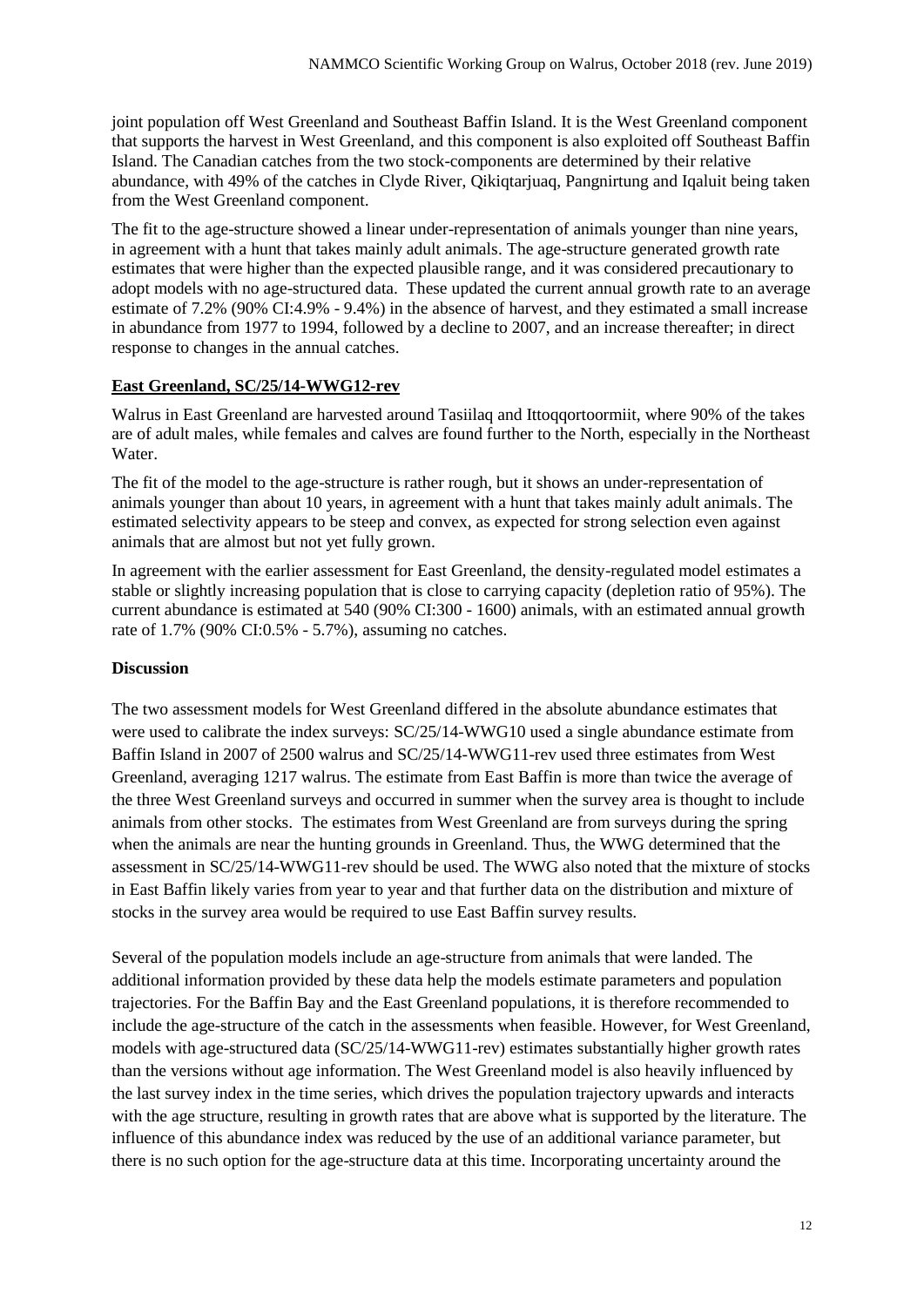age-structure will likely improve all models, but until this option is available, it is precautionary to not include it for West Greenland.

Assessment models with density-regulated growth provide a more realistic representation of population dynamics but require more data to be reliable and involve estimation of additional parameters which can result in additional uncertainty. At low population levels (high depletion), there is little difference between the five-year projections of exponential and density regulated versions of the model and therefore little incentive to use the latter. However, for populations near to or greater than the MSYN, density-dependent mechanisms act upon population dynamics and slow down their growth rate. In that case, the advice generated by the exponential models could lead to unsustainable harvest levels. It is for this reason that the WWG has **recommended** using the density-regulated models in the management advice.

Since all the walrus hunts in Greenland take predominantly males, the WWG considered that sexspecific models might be beneficial. The present modelling assumes an equal removal of males and females, yet the populations might tolerate a slightly larger take of males. This is especially true for East Greenland where 90% of the catches are males, with females and juveniles found predominately in the North, where there is no hunt. The East Greenland hunt may therefore have little effect on the growth of the population. The WWG **recommended** that the applicability of using two-sex models for walrus populations be investigated.

# **9.2 Management recommendations**

# **9.2.1 Sustainable harvest levels**

## **Baffin Bay**

It is estimated that there is a 70% chance of increase in Baffin Bay walruses after 5 years with a total annual removal of 94 individuals (Table 3). With an estimated struck and lost rate of 12% and an assumed annual Canadian catch of 5 individuals (based on the average from 2012 to 2016), this results in a recommended annual catch (landed animals) of no more than 84 walruses, with 79 being caught in Greenland.

**Table 3.** The estimated probability of an increasing stock after 5 years for a total removal between 79 and 103 walruses from Baffin Bay. Based on the density-regulated model with age-data.

| ∽<br>Removal | $\overline{\phantom{a}}$ | $\Omega$<br>٥۷                      | $Q\subset$<br>ບຸ                          | 88              | $^{\circ}$<br>╯    | 94   | $\sim$ | 100               | $\Omega$<br>1 V J |
|--------------|--------------------------|-------------------------------------|-------------------------------------------|-----------------|--------------------|------|--------|-------------------|-------------------|
| Probability  | O <sub>5</sub><br>◡•৴◡   | Q <sub>2</sub><br>v. <sub>2</sub> J | $\overline{R}$<br>$\mathsf{v}.\mathsf{v}$ | $\circ$<br>u.oo | $\sim$<br>'O<br>v. | 0.70 | 0.60   | $\Delta$ Q<br>∪.┱ | 0.43              |

#### **West Greenland – Southeast Baffin Island**

For this recommendation, the WWG makes the precautionary assumption that walruses that summer off Southeast Baffin Island and winter off West Greenland might be a subcomponent of the whole West Greenland – Southeast Baffin Island population. A 70% chance of increase in the subcomponent after 5 years is estimated for a total annual removal of 97 walruses (Table 4). With an estimated struck and lost rate of 13% and an assumed annual Canadian catch of 12 individuals from the subcomponent (based on the average from 2012 to 2016), this results in a recommended annual catch (landed animals) of no more than 86 walruses, with 74 being caught in West Greenland.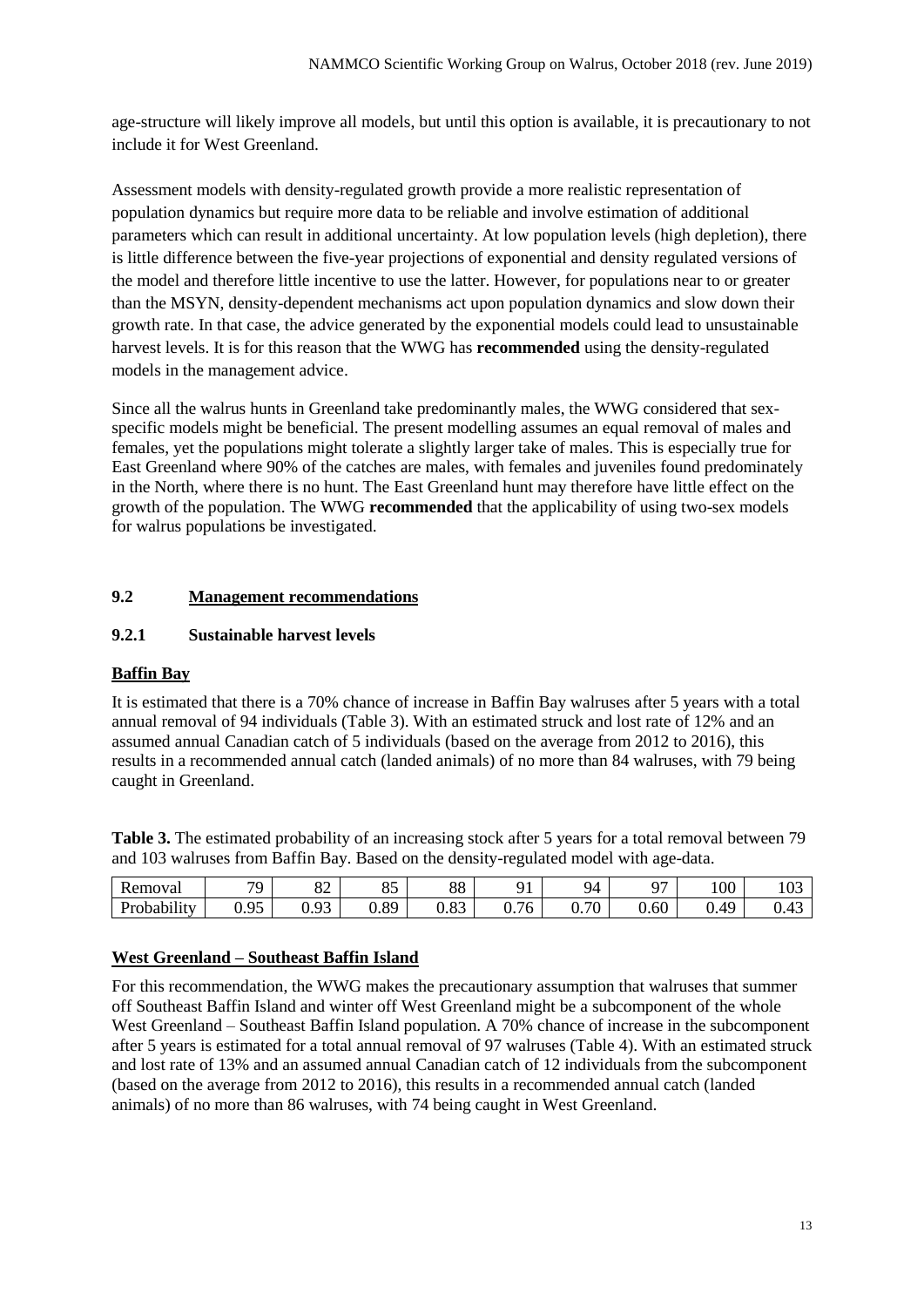**Table 4.** The estimated probability of an increasing stock after 5 years for a total removal between 72 and 112 walruses from the West Greenland components of the West Greenland – Southeast Baffin Island stock. Based on the density-regulated model with no age-data.

| Removal                        | $\overline{\phantom{a}}$<br>- | $\overline{\phantom{a}}$  | റി<br>٥۷   | $\sim$<br>ັ           | $\sim$<br>∼                  | $\sim$     | $\Omega$<br>UZ | 107                | $\sim$<br>1 1 4                       |
|--------------------------------|-------------------------------|---------------------------|------------|-----------------------|------------------------------|------------|----------------|--------------------|---------------------------------------|
| $\cdots$<br><b>Probability</b> | $\overline{R}$<br>$v \cdot v$ | $Q_{\mathcal{L}}$<br>v.oo | റി<br>U.OJ | 70<br>$\circ$<br>◡. ៸ | $\overline{ }$<br>74<br>v. 1 | 70<br>◡. ៸ | J.64           | $\sim$<br>u<br>∪.∪ | $\overline{\phantom{0}}$<br>54<br>∪.∪ |

# **East Greenland**

Relating to a sustainable catch of walruses in East Greenland, it is worth noting that the geographical segregation of individuals is providing a large degree of self-protection against overexploitation. Females and juveniles are found predominately in the North where these is no hunt, while animals around Tasiilaq and Ittoqqortoormiit are predominantly adult males, with about 90% of the catches being males. For these reasons the East Greenland stock is of least concern of the three walrus populations in Greenland.

Notwithstanding this geographical degree of self-protection, the WWG estimates and recommends a sustainable level of takes. A revised estimate of the 2009 survey was presented (old estimate: N=1429; 95% CI: 705-2896; New: N=559; 95% CI: 357-875), and the revised numbers changed the assessment of the stock compared to the last assessment in 2013.

The preferred assessment model estimates a 70% chance of an increasing stock after 5 years for an annual total removal of 19 individuals (Table 5), with a struck and lost rate of 14%. This results in a recommended annual catch (landed animals) of no more than 17 walruses.

**Table 5.** With a population that is estimated to be close to the carrying capacity, the inferred management objective is an increase for depletion levels below the maximum sustainable yield level (MSYL), and a total removal below 90% of the maximum sustainable yield for depletions above MSYL. The estimated probability of fulfilling the objective after 5 years is shown for a total removal of 17 to 22 walruses in East Greenland. Based on the density-regulated model with age-data.

| 'emoval<br>$ -$             | . .              | 1 ດ<br>1 U                | $\sim$<br>. .          | ററ<br>້<br>and the control of the control of | . .<br>$\sim$ 1                  | ∸                         |
|-----------------------------|------------------|---------------------------|------------------------|----------------------------------------------|----------------------------------|---------------------------|
| $\cdots$<br>.obability<br>- | $\Omega$<br>J.VJ | $\overline{a}$<br>⌒<br>v. | $\sim$ $\sim$<br>∪•≀ ⊃ | $\overline{\phantom{0}}$<br>U.O              | $\overline{\phantom{0}}$<br>V.64 | $\sim$ $\sim$<br>۰<br>◡.◡ |

# **9.2.2 Carryover of quotas to new period**

NAMMCO 21 (2012) requested the SC to investigate the possibility to include a carryover for quotas in order to include this possibility in the next hearing for the new quota block period. At its following meeting, the SC (SC 20, 2013) concluded, on the basis of the conclusion of the WWG (Nov 2013), that there is no biological argument against carryover of unused quotas within an assessment period. A problem arises if carryovers accumulate over time and/or across assessments. Carrying over within an assessment period was implemented in Greenland in 2014.

The WWG **agreed** that no new information has been presented that would counter the use of carryover quotas for Atlantic Walrus. The WWG did not see any reasons to changes its conclusion from 2013.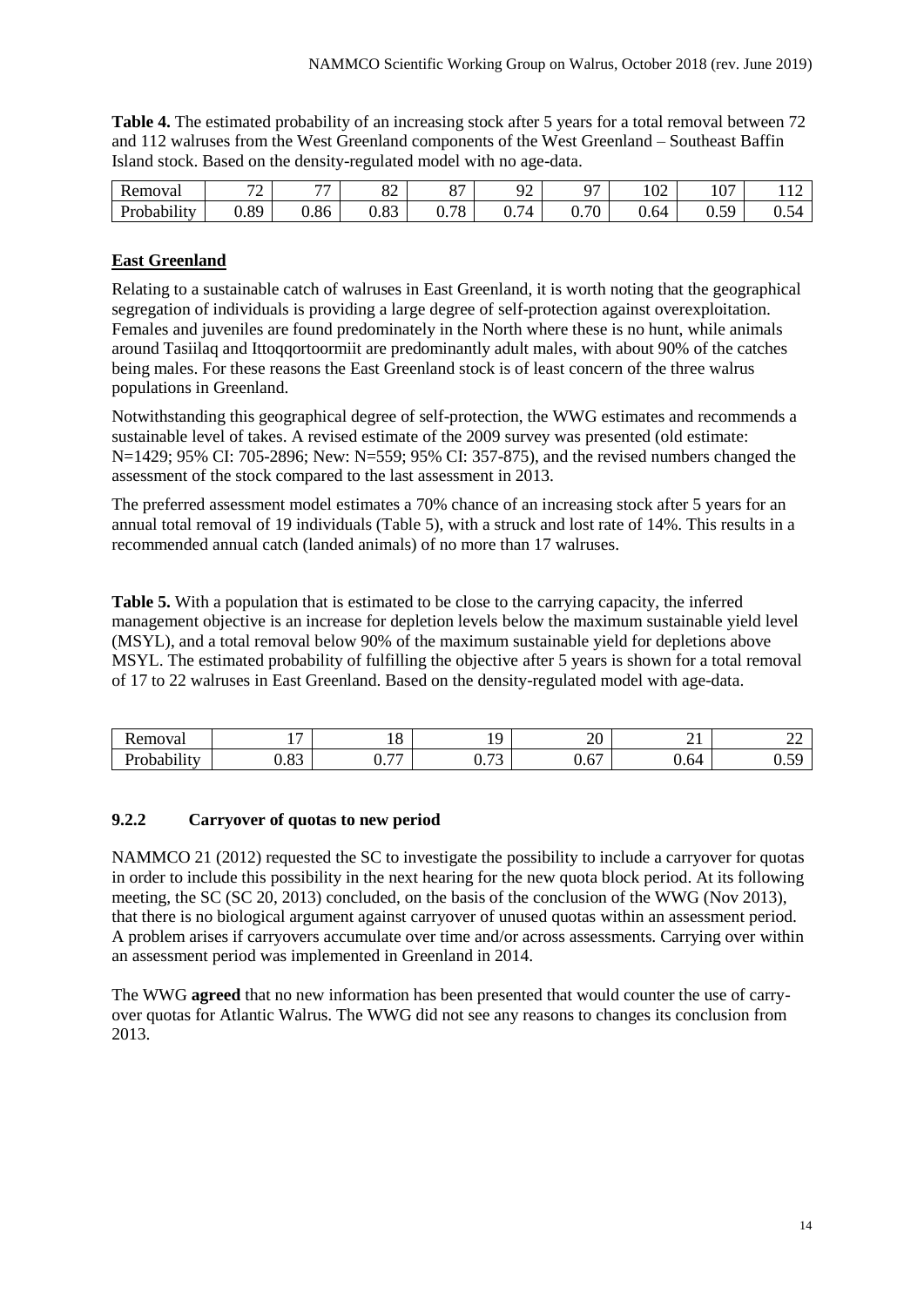#### **10 NON-HUNTING HUMAN IMPACTS**

The WWG had two requests to consider.

*R-1.5.4: advise on the best process to investigate the effects of non-hunting related anthropogenic stressors on marine mammal populations, including the cumulative impacts of global warming, bycatch, pollution and disturbance.*

*R-2.6.3: provide advice of the effects of human disturbance, including fishing and shipping activities, in particular scallop fishing, on the distribution, behaviour and conservation status of walrus in West Greenland.* 

The Disturbance Symposium held in 2015 provided some information in relation to both requests, however the SC asked the WWG for further advice in relation to non-hunting human impacts.

There were no working documents tabled to address R-1.5.4 but document SC/25/14-WWG/FI18 was considered. The WWG **agreed** with the SC report in its identification of shipping, seismic exploration, fisheries interactions and tourism as major stressors on walrus populations. It added to that list habitat destruction through direct mining activities which will not only disturb walrus by the mining activities but also by the destruction of the banks that support walrus food populations (bivalves) through the sucking and release of sand and sediment, loss of ice habitat from shipping and climate change and ballast water discharge which may alter the water chemistry over feeding areas.

Two projects were particularly of concerns. First is the Black Sand Mining operation in the Northern Waters area, near Qaanaaq (Bluejay mining project). The sand extraction is both land-based and offshore based at depth going to 10-20m, i.e., few hundred meters offshore. The disturbance will be both direct on the walrus but also indirect but disturbing/destroying the bivalve community, which is the food resource for the walrus, through sand sucking on the banks where the walrus feed. Ships will be present year-round. The Baffin Land or Mary River Project was the second large extraction project of concerns, with shipping all year across the walrus banks. Summer shipping is not the major problem for the walrus, but winter shipping in the pack ice is very problematic for walrus. Also, the construction of a railway to Steensby Inlet and a port by the Baffinland Iron Ore Mary River Project is currently being reviewed by the Nunavut Impact Review Board. If permitted, this is expected to generate increased shipping activity through Hudson Strait.

Environmental Impact Assessments (EIAs) are presently conducted on a national basis, are sometimes project specific (local), and do not consider cross border impact. This is in agreement with document SC/25/14-WWG/FI18, in which EIAs are noted for the lack of transboundary concerns. The lack of broad-scale assessment was a cause of great concern to the WWG. Document SC/25/14-WWG/FI18 concluded that the best process to investigate the effects of non-hunting stressors on walrus populations is to officially facilitate and encourage international studies and meetings directed at answering the specific information gaps associated with specific projects, in a manner that makes the results applicable to other projects.

The WWG noted that there is an agreement between The Kingdom of Denmark and Canada for cooperation in the marine environment (Treaty no. E101887 [http://www.treaty-accord.gc.ca/text](http://www.treaty-accord.gc.ca/text-texte.aspx?id=101887)[texte.aspx?id=101887\)](http://www.treaty-accord.gc.ca/text-texte.aspx?id=101887). The agreement covers pollution (which extends to sound pollution), vessel traffic, and compensation in respect of damage to the marine environment. It also encourages scientific cooperation between nations in the form of joint research programmes and marine resource management. The WWG views the shared stocks of walrus as a good opportunity to apply the terms of the treaty. The WWG **recommended** increased bi-lateral cooperation between Canada and Denmark/Greenland in agreement with the treaty (for example, see articles VI & VII).

The WWG also **endorsed** the common thread in "Knowledge Gaps" identified in document SC/25/14-WWG/FI18 inasmuch as detection and quantification of effects are poorly known. Filling those knowledge gaps requires a broader expertise encompassing many specialties such as acoustics, behaviour, bivalve biology, ice and climate dynamics, to be able to identify the impacts on bivalves and other ecosystem components which in turn will affect walrus. The development of these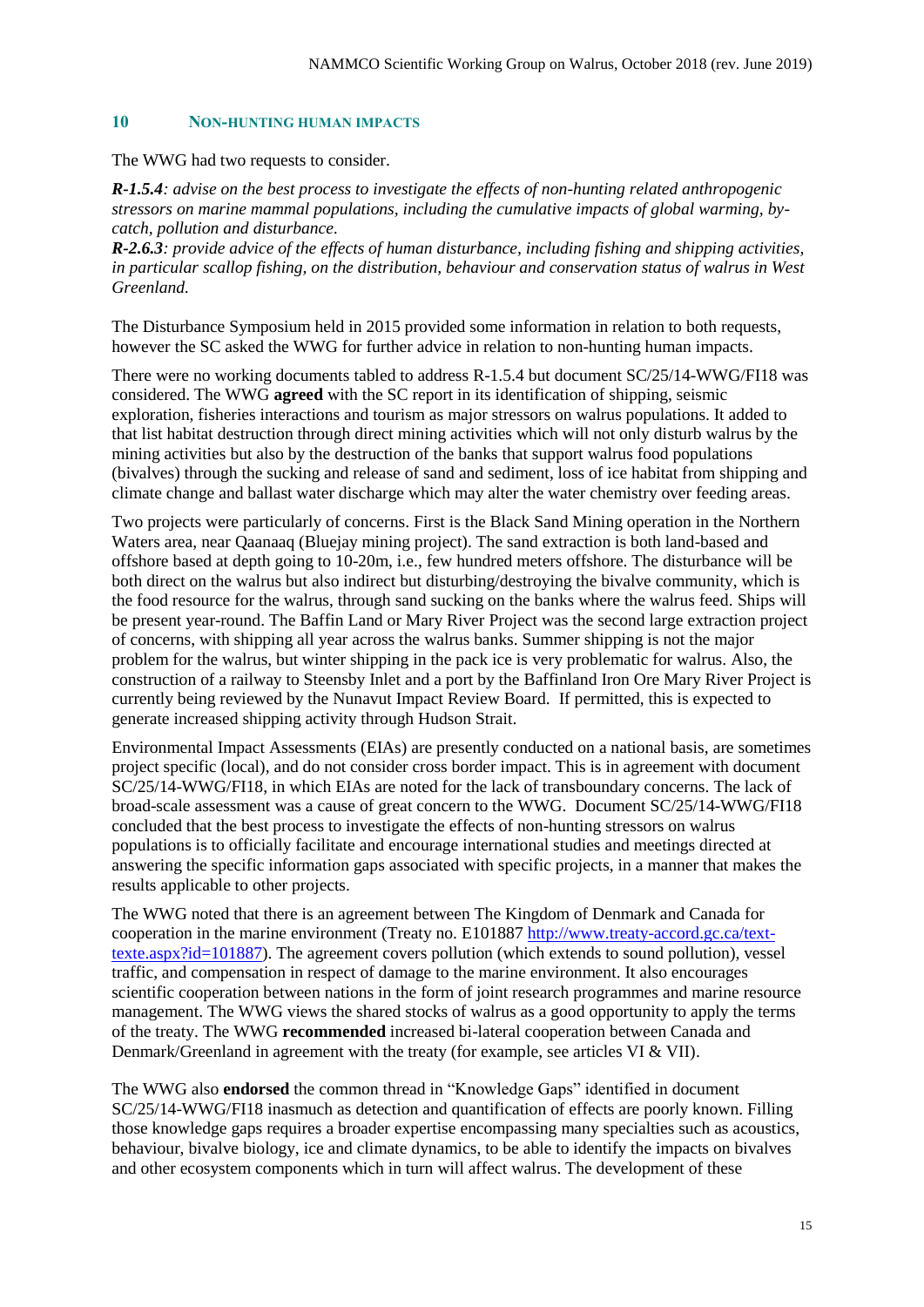activities, by displacing the walrus from feeding areas, may also affect the availability of the walrus to the hunters.

#### **11 RECOMMENDATIONS**

#### **11.1 Review of past recommendations**

The WWG reviewed shortly the responses to the recommendations made by the 2013 WWG, which were subsequently adopted by the NAMMCO Scientific Committee and forwarded to the Management Committees.

The 2013 WWG **recommends** that:

• New estimates of sex and age structure of the catch for West Greenland are obtained. The sex determination that is reported by the hunters should be validated using genetics.

**Response**: this was not carried out. The 2018 WWG recommended replacing this recommendation with **SC/2018/***WWG2018/GL/RR1 and GL/RR3* below under point 11.2.

• The fraction of the catches and abundances in Canada that belong to the West Greenland/Baffin Island population are clarified.

**Response:** This proportion was not clarified per se, but the 2018 WWG used catches scaled to the relative ratio of abundance estimates.

• Complete catch statistics from Canada are collated.

**Response**: the as complete as possible CA walrus statistics were collated and presented to this meeting. There are still missing data, but these older data will likely not become available. The 2018 WWG recommended replacing this recommendation **SC/2018/***WWG2018/GL/OR2* below under point 11.2*.*

• Reliable reports of struck and lost are obtained for the entire range of the stocks in GL and CA.

**Response:** there was no progress with this request and the 2018 WWG recommended replacing this recommendation with **SC/2018/***WWG2018/GL/OR1* below under point 11.2*.*

• Regular abundance estimates (5-10 years) from Baffin Bay, West Greenland, and the southeast coast of Baffin Island are obtained.

**Response:** several new abundance estimates have been obtained. The 2018 WWG recommended replacing this recommendation with **SC/2018/***WWG2018/ALL/RR2* below under point 11.2.

# **11.2 Recommendations for research**

The recommendations listed were expressed during the meeting (copied from the body of the report, as indicated by the reference to the agenda point) or further formulated by the WWG, when, on the basis of the assumptions underlying the current assessments, it agreed that further research would support the use of these assumptions.

Recommendations are not listed in order of priority but following their appearance in the text of the report.

**SC/2018/***WWG2018/All/RR1 –* Improve information on stock structure and seasonal movements of walruses between summering grounds in East Canada and wintering grounds in West Greenland.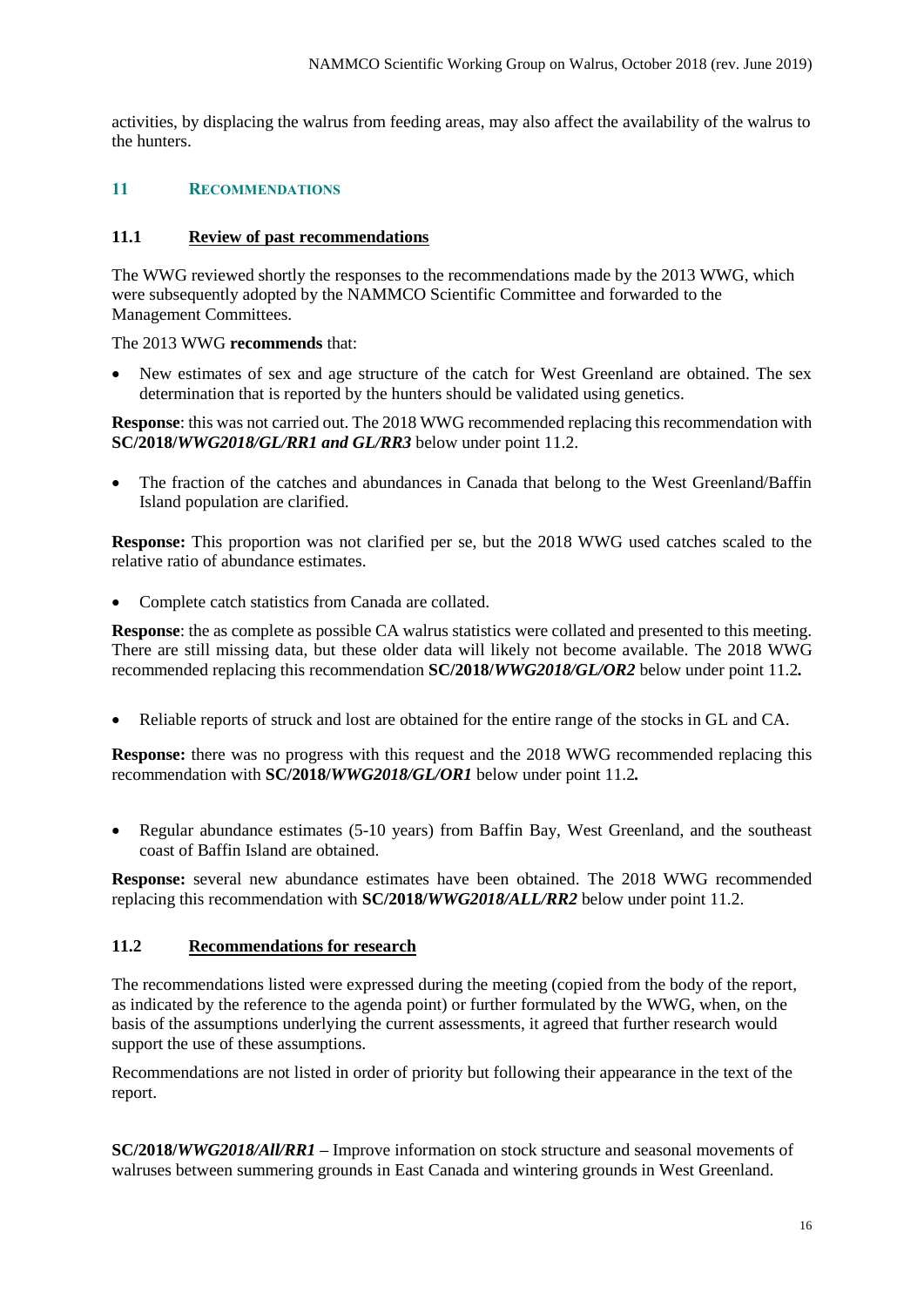**SC/2018/***WWG2018/All/RR2 –* Maintain regular schedule of surveys of all Greenlandic stocks, ideally coordinated and synchronised with Canadian surveys in the same areas.

**SC/2018/***WWG2018/All/RR3 –* Explore the relationship between the present findings [on distribution related to ice coverage], and hunting and non-hunting impacts [See Agenda point  $8$ ]<sup>3</sup>.

**SC/2018/***WWG2018/GL/RR1 –* Update age-tusk relationships for all walrus populations in Greenland.

**SC/2018/***WWG2018/GL/RR2 –* Incorporate uncertainty around the age structures into the assessment models.

**SC/2018/***WWG2018/GL/RR3 –* Investigate the applicability of using two-sex models for walrus populations [See Agenda point 9.1].

# **11.3 Other recommendations**

**SC/2018/***WWG2018/ALL/OR1 –* The possibility of joint-management process for shared stocks of walrus should be evaluated by Greenland and Canada [See Agenda point 5].

**SC/2018/***WWG2018/ALL/OR2 –* Canada was encouraged to take action to continue provide more complete catch data [See Agenda point 7.1.2].

**SC/2018/***WWG2018/GL/OR1 –* A dialog between managers and hunters should be established in order to discuss the best method of recovering struck and lost data [See Agenda point 8].

**SC/2018/***WWG2018/GL/OR2 –* In Greenland, struck and lost individuals should be reported in the Særmeldeskema [See Agenda point 7.2].

**SC/2018/***WWG2018/GL/OR3 –* Bi-lateral cooperation between Canada and Denmark/Greenland in agreement with the bilateral treaty regarding activities that affects resources in the other country, Treaty no. E101887. The shared stocks of walrus represent a good opportunity to apply the treaty (for example, see articles VI & VII) [See Agenda point 10].

# **12 OTHER BUSINESS**

There was no other business.

-

#### **13 ADOPTION OF REPORT**

Report was provisionally adopted by the WWG on 25 October 2018, 18:00, pending editorial revisions. The final report was adopted by correspondence on 7 November 2018, 16:00.

The Chair thanked everyone for their contribution and the re-running of some of the analysis during the meeting, and the in-depth discussions. He also thanked the rapporteurs for their work. Desportes thanked everyone on behalf of NAMMCO, and the chair for his able chairing of the meeting. Special thanks went to Sam Smith, intern at the Secretariat, for his great contribution to the reporting.

<sup>3</sup> In the first circulated version of the report the recommendation **SC/2018/***WWG2018/All/RR3* read "Explore the relationship between the present findings, and hunting and non-hunting impacts [See Agenda point 9.1]". However, the recommendation has nothing to do with the assessment, but refers to the distribution of walrus in West Greenland in relation to ice coverage and appears under Agenda point 8 and the discussion of document SC/25/14-WWG05. **Correction made by GD on 25 June 2019 after discussion with LW and RS.**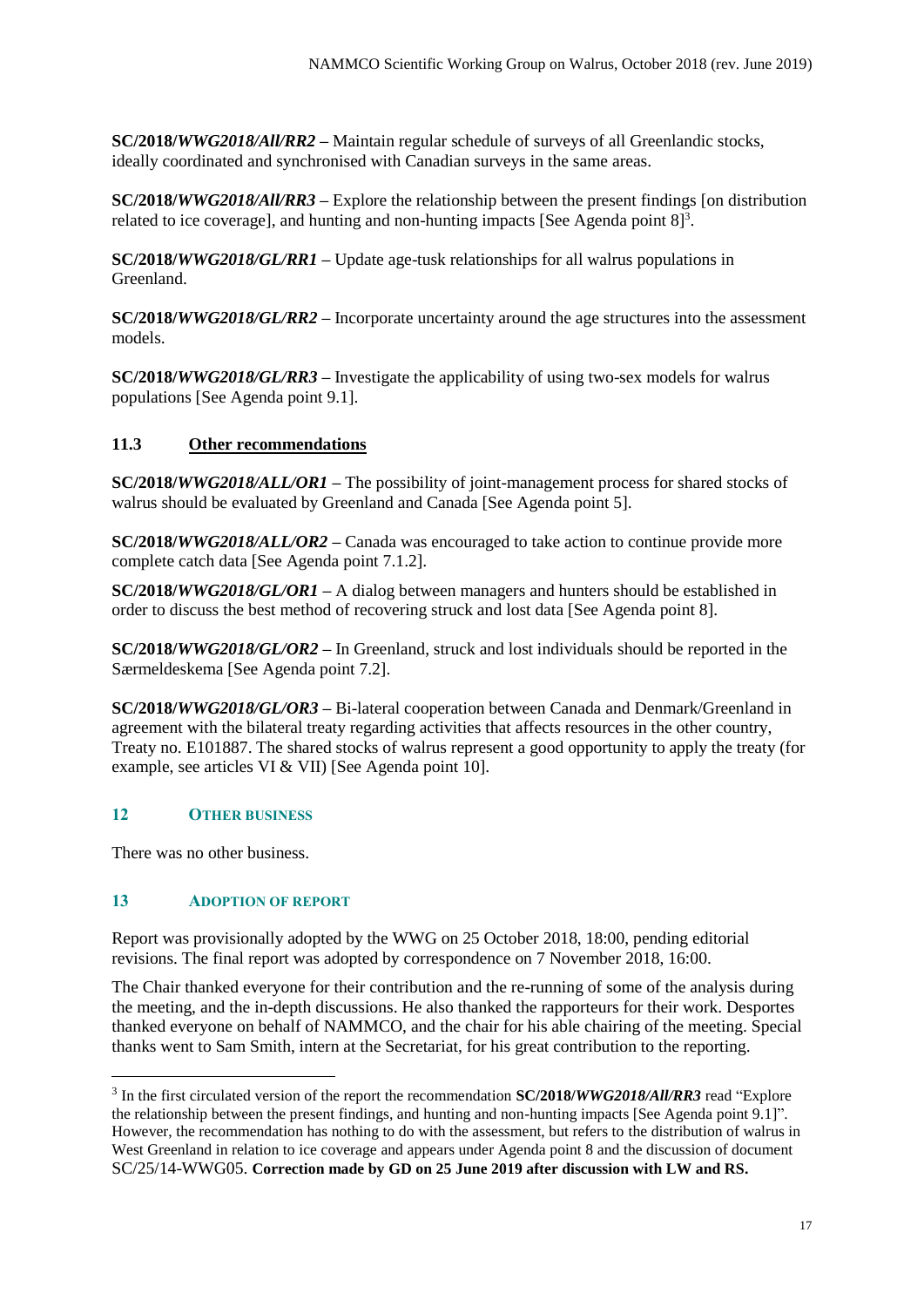#### **Appendix 1**

# **NAMMCO SCIENTIFIC COMMITTEE WORKING GROUP ON WALRUS 23-25 October 2018 Greenland representation, Copenhagen**

#### **AGENDA**

- 1. OPENING REMARKS
- 2. ADOPTION OF AGENDA
- 3. APPOINTMENT OF RAPPORTEURS
- 4. REVIEW OF AVAILABLE DOCUMENTS
- 5. STOCK STRUCTURE
- 6. LIFE HISTORY PARAMETERS
- 7. CATCH STATISTICS
- 7.1 Reported catch
- 7.2 Struck and lost (R-1.6.4)
- 8. ABUNDANCE AND TRENDS
- 9. ASSESSMENT BY STOCK (R-2.6.7, R-1.6.5)
- 9.1 Present status
- 9.2 Management recommendations
- 9.2.1 Sustainable harvest levels
- 9.2.2 Carryover of quotas to new period
- 10. NON-HUNTING HUMAN IMPACTS (R-1.5.4, R-2.6.3)
- 11. RECOMMENDATIONS FOR RESEARCH
- 12. OTHER BUSINESS
- 13. ADOPTION OF REPORT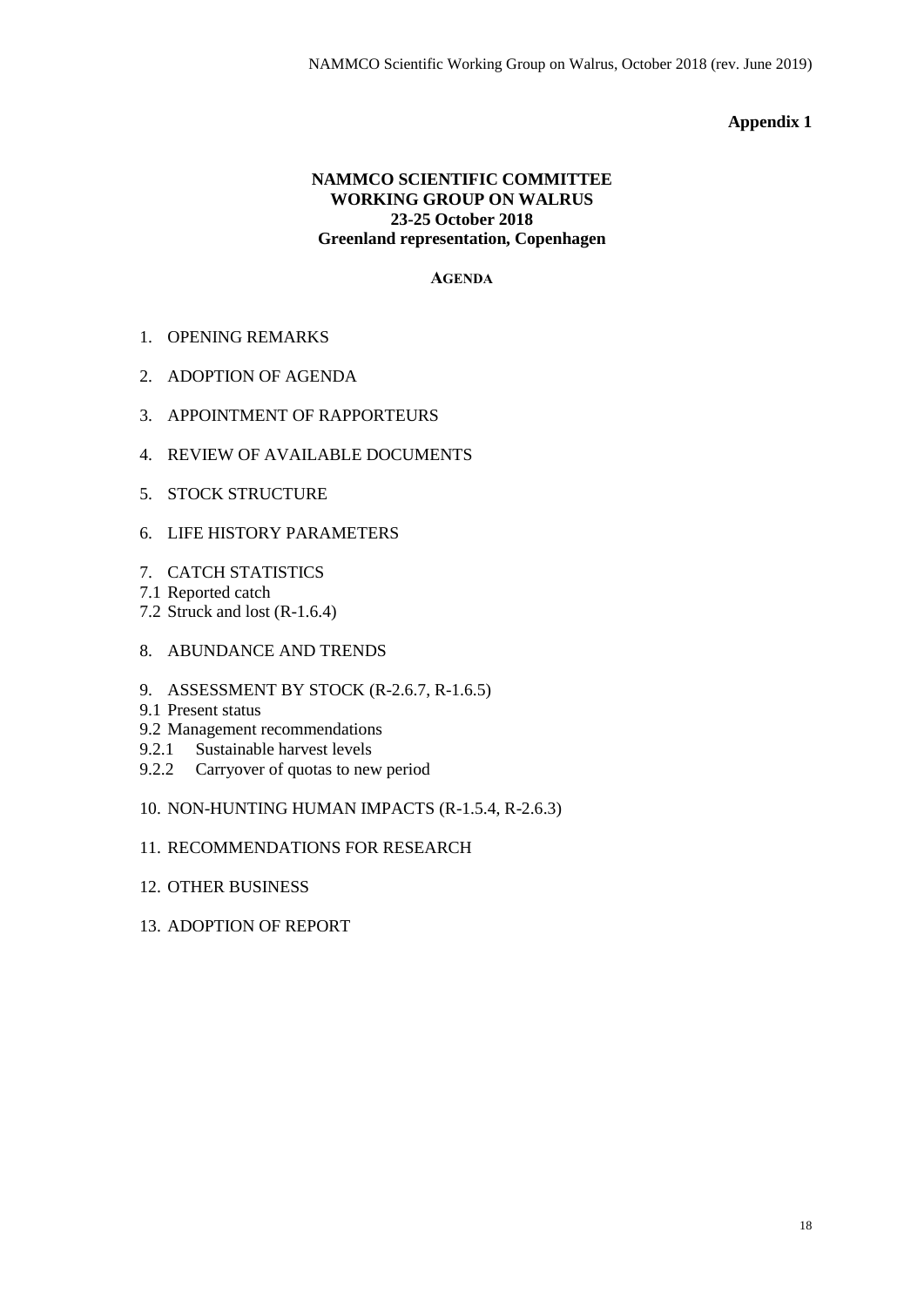#### **Appendix 2**

## **NAMMCO SCIENTIFIC COMMITTEE WORKING GROUP ON WALRUS 23-25 October 2018 Greenland Representation, Copenhagen**

**LIST OF PARTICIPANTS**

# **Geneviève Desportes (NAMMCO)**

**NAMMCO** POB 6453, Sykehusveien 21-23 N-9294 Tromsø, Norway [genevieve@nammco.no](mailto:genevieve@nammco.no)

# **Thomas Doniol-Valcroze (Invited Expert)**

Pacific Biological Station Fisheries and Oceans Canada Nanaimo, BC V9T 6N7, Canada [thomas.doniol-valcroze@dfo-mpo.gc.ca](mailto:thomas.doniol-valcroze@dfo-mpo.gc.ca)

**Eva Garde (GL)** Greenland Institute of Natural Resources c/o Greenland Representation Strandgade 91, 2 DK-1401 Copenhagen K, Denmark [evaga@mail.ghsdk.dk](mailto:evaga@mail.ghsdk.dk)

**Mike Hammill (CA)** Institut Maurice-Lamontagne Fisheries and Oceans Canada Mont-Joli, Québec. G5H 3Z4, Canada [Mike.Hammill@dfo-mpo.gc.ca](mailto:Mike.Hammill@dfo-mpo.gc.ca)

**Rikke Hansen (GL)**

Greenland Institute of Natural Resources c/o Greenland Representation Strandgade 91, 2 DK-1401 Copenhagen K, Denmark [rgh@ghsdk.dk](mailto:rgh@ghsdk.dk)

#### **Mads Peter Heide-Jørgensen (GL)**

Greenland Institute of Natural Resources c/o Greenland Representation Strandgade 91, 2 DK-1401 Copenhagen K, Denmark [mhj@ghsdk.dk](mailto:mhj@ghsdk.dk)

**Rod Hobbs (Invited Expert)** 6130 NE 204th Street Kenmore, WA 98028, USA [Rod.Hobbs99@gmail.com](mailto:Rod.Hobbs99@gmail.com)

#### **David Lee (NTI)**

Nunavut Tunngavik Incorporated Department of Wildlife and Environment Suite 1002, 75 Albert Street., Ottawa, ON K1P 5E7, Canada [dlee@tunngavik.com](mailto:dlee@tunngavik.com)

**Cory Matthews (CA)**

Central and Arctic Region Fisheries and Oceans Canada 501 University Crescent, Winnipeg, R3T 2N6, Canada [Cory.Matthews@dfo-mpo.gc.ca](mailto:Cory.Matthews@dfo-mpo.gc.ca)

**Samuel Smith (NAMMCO) NAMMCO** POB 6453, Sykehusveien 21-23 N-9294 Tromsø, Norway [sam@nammco.no](mailto:sam@nammco.no)

**Rob Stewart (Chair, Invited Expert)** 1218 Marchand Road Howden, MB R5A 1J6, Canada [Sila@highspeedcrow.ca](mailto:Sila@highspeedcrow.ca)

**Lars Witting (GL)** Greenland Institute of Natural Resources P.O. Box 570 3900 Nuuk, Greenland [larsw@natur.gl](mailto:larsw@natur.gl)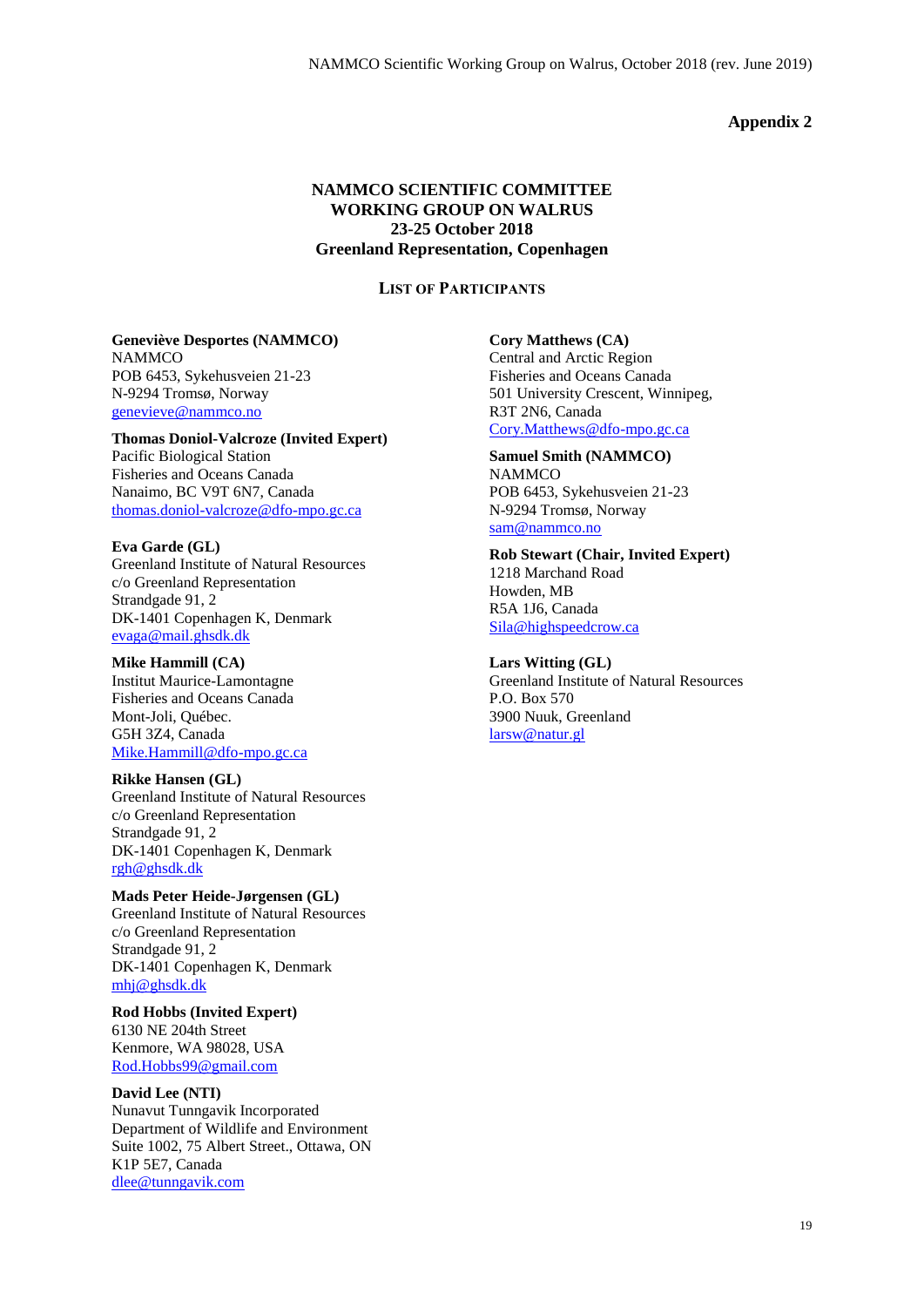**Appendix 3**

# **NAMMCO SCIENTIFIC COMMITTEE WORKING GROUP ON WALRUS 23-25 October 2018 Greenland Representation, Copenhagen**

#### **LIST OF DOCUMENTS**

#### **MEETING DOCUMENTS**

| Doc. No.               | <b>Title</b>                                                                                              | <b>Agenda</b><br>item |
|------------------------|-----------------------------------------------------------------------------------------------------------|-----------------------|
| $SC/25/14-WWG/01$      | Draft Agenda                                                                                              | $\overline{2}$        |
| SC/25/14-WWG/02        | Draft List of Participants                                                                                | $\mathbf{1}$          |
| SC/25/14-WWG/03        | <b>Draft List of Documents</b>                                                                            | 4                     |
| SC/25/14-WWG/04        | Garde, E. et al., Catch Statistics and age structures for Atlantic walrus<br>in Greenland 1993 to 2018    | 7                     |
| SC/25/14-WWG/04b       | Garde, E., Updates to Working Paper 04                                                                    | $\overline{7}$        |
| SC/25/14-WWG/05        | Heide-Jørgensen, M.P. et al., The ice recedes but the walrus just stay.                                   | 8                     |
| SC/25/14-WWG/06        | Hansen, R. & Heide-Jørgensen, M.P., Abundance of walrus in the<br>North Water 2018.                       | 8                     |
| $SC/25/14-WWG/06h$     | Hansen, R., Recalculations for North Water Survey 2018                                                    | 8                     |
| SC/25/14-WWG/07        | Hansen, R. et al., Current and past abundance of walrus in East<br>Greenland.                             | 8                     |
| SC/25/14-WWG/07b       | Hansen, R., Recalculations for Summer Survey in East Greenland                                            | 8                     |
| SC/25/14-WWG/08        | Matthews, C. et al., Hunt statistics for walrus (Odobenus rosmarus<br>rosmarus) in Canada from 1994-2017. | 7                     |
| SC/25/14-WWG/09-rev    | Witting, L., Assessment of Baffin Bay (North Water) walrus - 2018                                         | 9                     |
| SC/25/14-WWG/10        | Witting, L., Assessment of West Greenland East Baffin walrus - 2018                                       | 9                     |
| SC/25/14-WWG/11-rev    | Witting, L., Assessment of West Greenland walrus - 2018                                                   | 9                     |
| $SC/25/14-WWG/12$ -rev | Witting, L., Assessment of East Greenland walrus - 2018                                                   | 9                     |

\*Working Papers 09, 11, and 12 were subject to revisions after discussion during the meeting. Current versions reflect changes made to the model priors as recommended by the WWG.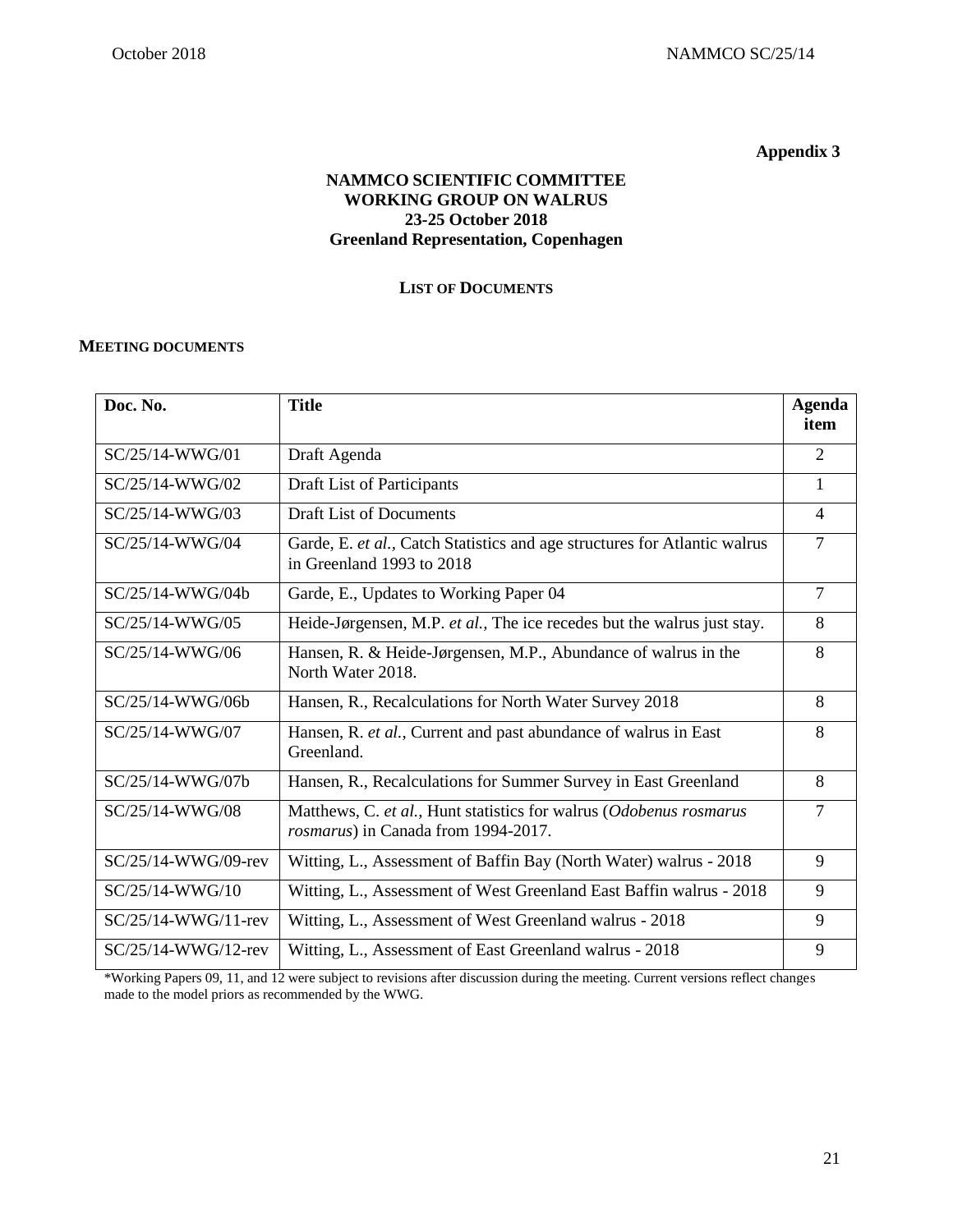# **FOR INFORMATION DOCUMENTS**

| Doc. No.          | <b>Title</b>                                                                                                                                                                                                                                                                                                                                                | <b>Agenda</b><br>item |
|-------------------|-------------------------------------------------------------------------------------------------------------------------------------------------------------------------------------------------------------------------------------------------------------------------------------------------------------------------------------------------------------|-----------------------|
| SC/25/14-WWG/FI01 | Report of the 2013 Walrus Working Group meeting                                                                                                                                                                                                                                                                                                             | 4, many               |
| SC/25/14-WWG/FI02 | Extract of the SC22 (2015) report $-7.7$ . Walrus, including assessment<br>of Baffin Bay stock                                                                                                                                                                                                                                                              | 4, many               |
| SC/25/14-WWG/FI03 | Higdon, J.W., and D.B. Stewart. 2018. State of circumpolar walrus<br>(Odobenus rosmarus) populations. Prepared by Higdon Wildlife<br>Consulting and Arctic Biological Consultants, Winnipeg,                                                                                                                                                                | , many                |
|                   | MB for WWF Arctic Programme, Ottawa, ON.                                                                                                                                                                                                                                                                                                                    |                       |
| SC/25/14-WWG/FI04 | Shadbolt, T., Arnbom, T. and Cooper, E.W.T. 2014. Hauling Out:<br>International Trade and Management of Walrus. TRAFFIC and<br>WWF-Canada. Vancouver, B.C.                                                                                                                                                                                                  | 4, many               |
| SC/25/14-WWG/FI05 | Gotfredsen, A. B., Appelt, M., & Hastrup, K. (2018). Walrus history<br>around the North Water: Human-animal relations in a long-term<br>perspective. Ambio, 47(S2), 193-212. https://doi.org/10.1007/s13280-<br>$018 - 1027 - x$                                                                                                                            | 4, many               |
| SC/25/14-WWG/FI06 | Haug, T., Bogstad, B., Chierici, M., Gjøsæter, H., Hallfredsson, E.H.,<br>Høines, Å.S., Hoel, A.H., Ingvaldsen, R.B., Jørgensen, L.L., Knutsen,<br>T. and Loeng, H., 2017. Future harvest of living resources in the Arctic<br>Ocean north of the Nordic and Barents Seas: a review of possibilities<br>and constraints. Fisheries research, 188, pp.38-57. | 4, many               |
| SC/25/14-WWG/FI07 | Ølberg, R.A., Kovacs, K.M., Bertelsen, M.F., Semenova, V. and<br>Lydersen, C., 2017. Short Duration Immobilization of Atlantic walrus<br>(Odobenus rosmarus rosmarus) with etorphine, and reversal with<br>Naltrexone. Journal of Zoo and Wildlife Medicine, 48(4), pp.972-978.                                                                             | 4                     |
| SC/25/14-WWG/FI08 | Lindqvist, C., Roy, T., Lydersen, C., Kovacs, K.M., Aars, J., Wiig, Ø.<br>and Bachmann, L., 2016. Genetic diversity of historical Atlantic<br>walruses (Odobenus rosmarus rosmarus) from Bjørnøya and Håøya<br>(Tusenøyane), Svalbard, Norway. BMC research notes, 9(1), p.112.                                                                             | 4,5,8                 |
| SC/25/14-WWG/FI09 | Kovacs, K.M., Aars, J. and Lydersen, C., 2014. Walruses recovering<br>after 60+ years of protection in Svalbard, Norway. Polar<br>Research, 33(1), p.26034.                                                                                                                                                                                                 | 4,5,8                 |
| SC/25/14-WWG/FI10 | Andersen, A.O., Heide-Jørgensen, M.P. and Flora, J., 2018. Is<br>sustainable resource utilisation a relevant concept in Avanersuaq? The<br>walrus case. Ambio, 47(2), pp.265-280.                                                                                                                                                                           | 4                     |
| SC/25/14-WWG/FI11 | Wiig, Ø., Born, E.W. and Stewart, R.E., 2014. Management of Atlantic<br>walrus (Odobenus rosmarus rosmarus) in the arctic<br>Atlantic. NAMMCO Scientific Publications, 9, pp.315-341.                                                                                                                                                                       | 4,5,8,9               |